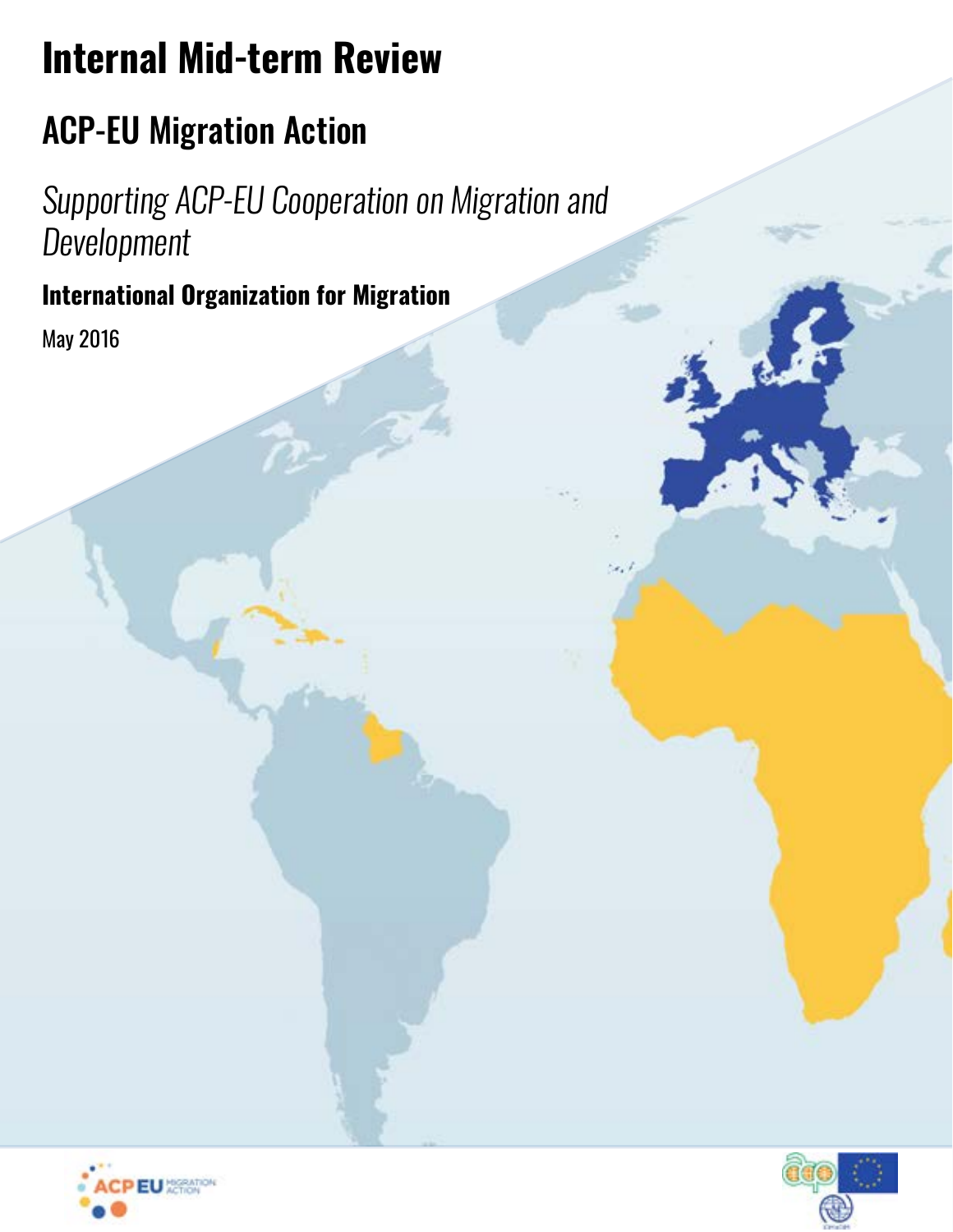# **Contents**

| RATIONALE OF THIS INTERNAL MID-TERM-REVIEW 4      |
|---------------------------------------------------|
| THE PROGRAMME: ITS DESCRIPTION AND BACKGROUND . 4 |
|                                                   |
| ASSESSMENT OF PROGRAMME RESULTS. 6                |
|                                                   |
| MATRIX I: EFFECTIVENESS OF THE ACTION  14         |
| MATRIX II: OTHER EVALUATION CONCERNS 18           |
|                                                   |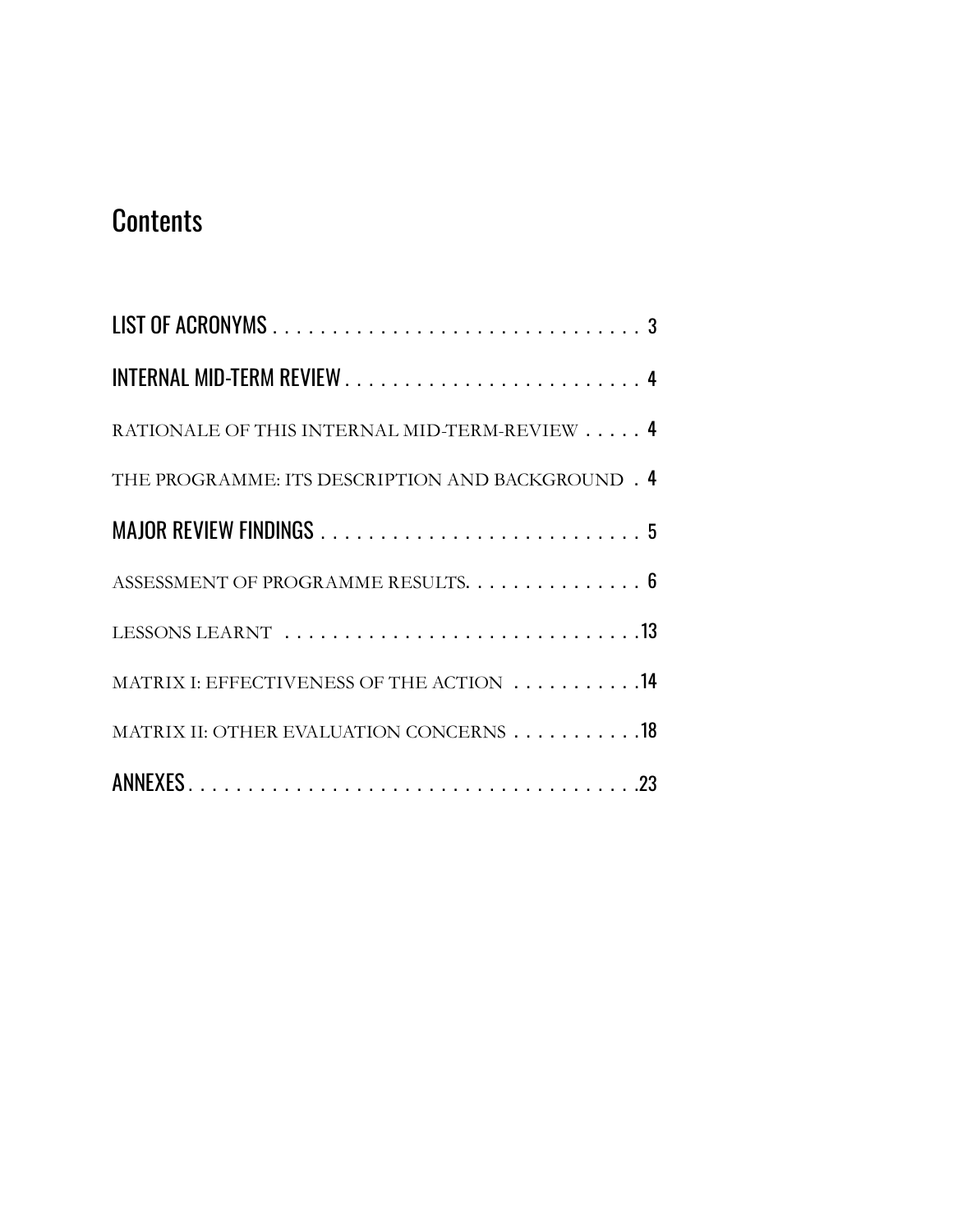# <span id="page-2-0"></span>LIST OF ACRONYMS

| The African, Caribbean and Pacific Group of States and its Secretariat                           |  |
|--------------------------------------------------------------------------------------------------|--|
| <b>Baseline Assessment</b>                                                                       |  |
| Concept Note                                                                                     |  |
| Common Market for Eastern and Southern Africa                                                    |  |
| The European Commission                                                                          |  |
| The European Commission's Directorate-General for International Coop-<br>eration and Development |  |
| The European Union                                                                               |  |
| International Centre for Migration Policy Development                                            |  |
| International Fund for Agricultural Development                                                  |  |
| Internal Midterm-Review                                                                          |  |
| The International Organization for Migration                                                     |  |
| Joint Migration and Development Initiative                                                       |  |
| Letter of Interest                                                                               |  |
| Melanesian Spearhead Group                                                                       |  |
| Non-State Actor                                                                                  |  |
| Organisation for Eastern Caribbean States                                                        |  |
| Regional Coordinator                                                                             |  |
| Requesting Entity                                                                                |  |
| Regional Organisation                                                                            |  |
| Steering Committee of the Action                                                                 |  |
| <b>Technical Assistance</b>                                                                      |  |
| Technical Assistance Fiche                                                                       |  |
| United Nations Office on Drugs and Crime                                                         |  |
|                                                                                                  |  |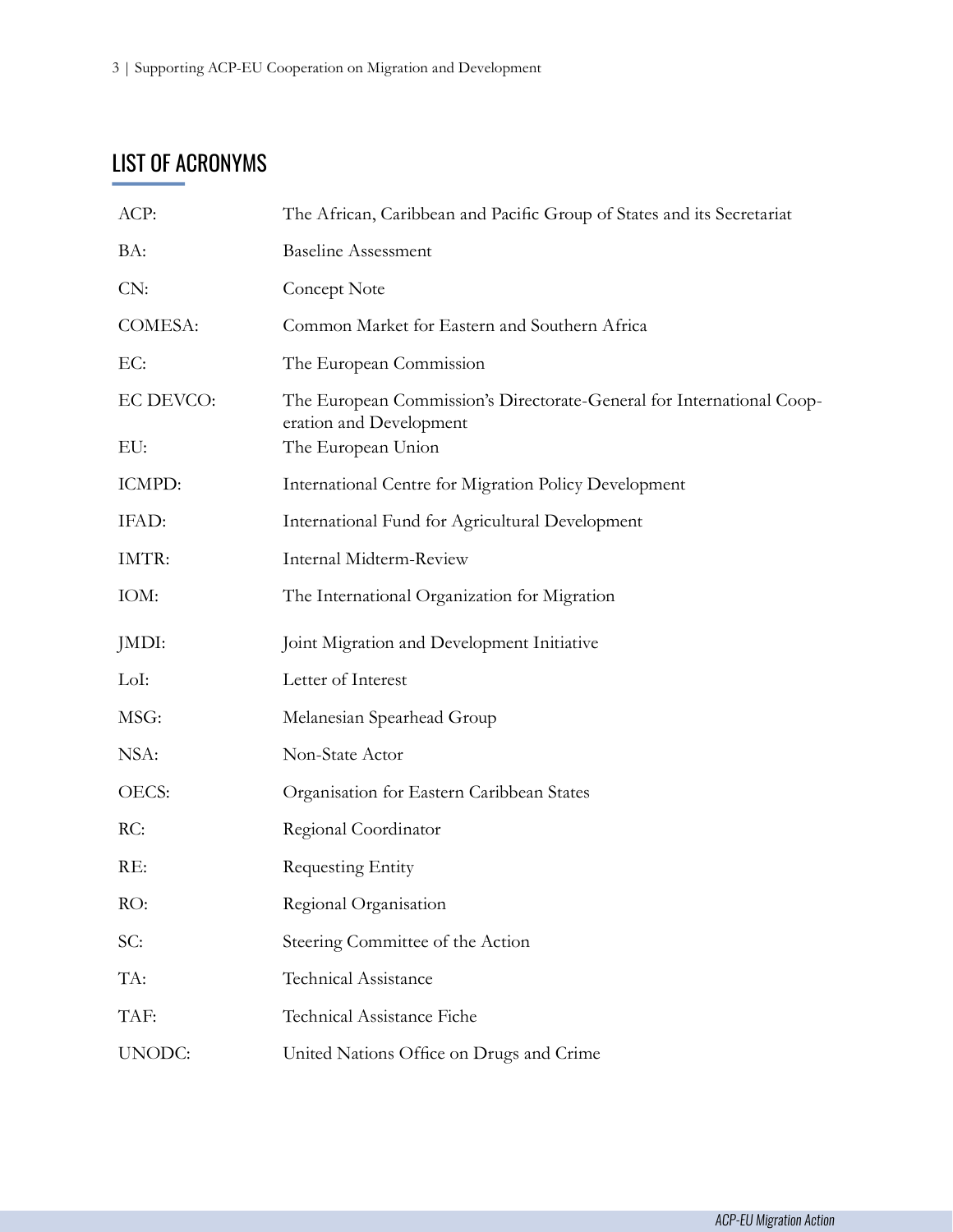## <span id="page-3-0"></span>INTERNAL MID-TERM REVIEW

The ACP – EU Migration Action (hereafter referred to as "the Action") is a programme funded by the 10<sup>th</sup> European Development Fund (Intra-ACP Cooperation 2008-2013) of the European Commission for an amount of 10 million Euros (9,7 million for the Action and 300,000 retained by the EC for external evaluations  $)^{1}$ . The Action started on 28 June 2014 and will end on February 2018, period comprising of six (6) months of preparatory phase, followed by thirty (30) months of operational phase and six (6) months of closing phase.

The present Internal Mid-Term Review (IMTR) is an internal evaluation aimed at describing and analysing the lessons learnt collected during the first twenty (20) months of implementation of the Action. Specifically, this IMTR is aimed at evaluating the degree of project completion compared to the global objective and project purposes, at gathering reliable information enabling a realistic appreciation of the achieved results and at making due recommendations so as to improve the Action's effectiveness.

#### Rationale of this Internal Mid-term-Review

According to the *Description of the Action* (**Annex 2**), this IMTR will consist of a review of the Action's implementations as to propose adjustments where needed:

"*An internal mid-term review of the Action will be conducted after 12 months of the implementation phase and no later than 16 months to allow any necessary adaptations of the activities and budget in order to ensure effectiveness of the Action and reflection of actual needs*."

In line with IOM's Internal Evaluation Guidelines, the definition of effectiveness used in this report refers to *"the extent to which a project or programme achieves its objectives/project purposes or produces its desired results, taking into account their relative importance"* (IOM, 2006). In other words, "*effectiveness is the capability to produce or bring about a desired outcome or result [...] it is the efficient attainment of organizational goals and outcomes*" (Stewart Clegg, 2008).

Here, the effectiveness of the Action has been analysed vis-à-vis the programme's original Logical Framework (see **Annex 3** – ACP-EU Migration Action Logical Framework). For a greater overview of the methodology herein used, please refer to the IMTR Terms of Reference, as **Annex 4**.

#### The Programme: its description and background

The Action was developed in the framework of the African, Caribbean and Pacific (ACP) – European Union (EU) Dialogue on Migration and Development, launched after the 2010 Ouagadougou revision of the Cotonou Agreement (2005)<sup>2</sup>. The Dialogue has become an important process to discuss migration issues among the 79 ACP Member States and the 28 EU Member States. During the 2011-2012 cycle of discussions, the ACP-EU members decided to focus their attention and cooperation efforts on the topics of visas, remittances and readmission. The endorsement of the joint ACP-EU Council report in June 2012, including clear recommendations on the three identified issues, was as a successful outcome of the Dialogue.

The ACP Secretariat and the European Commission (EC) decided therefore to establish a facility to support the implementation of the

<sup>1</sup> See **Annex 1** – Signed Agreement Between IOM and the DEVCO

<sup>2</sup> [www.europarl.europa.eu/document/activities/](http://www.europarl.europa.eu/document/activities/cont/201306/20130605ATT67340/20130605ATT67340EN.pdf) [cont/201306/20130605ATT67340/20130605ATT67340EN.](http://www.europarl.europa.eu/document/activities/cont/201306/20130605ATT67340/20130605ATT67340EN.pdf) [pdf](http://www.europarl.europa.eu/document/activities/cont/201306/20130605ATT67340/20130605ATT67340EN.pdf)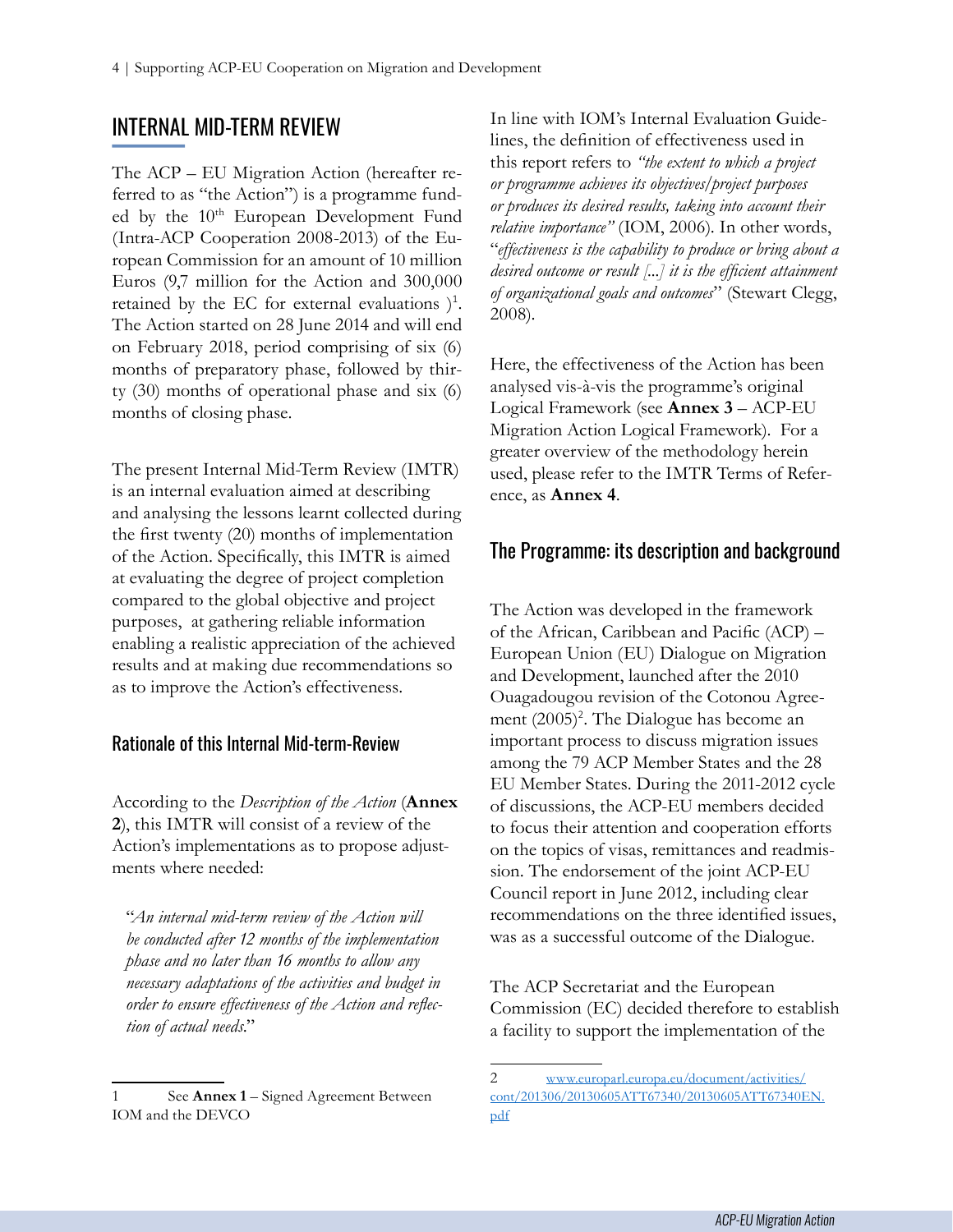<span id="page-4-0"></span>recommendations of the ACP-EU Dialogue through the provision of on-demand technical assistance to ACP Governments and Regional



Organizations (ROs) and funding for initiatives of Non State Actors (NSAs) active in ACP countries. Furthermore, it was envisaged that lessons learned collected from the above two components should feed the Dialogue by providing information and good practices through different means**.** In June 2014, IOM was entrusted with the implementation of this new initiative.

During the first half of 2015, the ACP and EU Ambassadors met and decided to formulate recommendations for two additional subjects: trafficking in human beings and smuggling of migrants. At the beginning of September 2015, the EC requested the Action to add these two subjects as areas to be addressed and supported via the Action.

Summarizing, the objective of the Action is to support activities in areas of strategic interest to the ACP-EU Dialogue on Migration through three interlinked components:

**Component 1**: the provision of demand-driven technical assistance to 80 ACP governments (the 79 members of the ACP Group of Sates and South Sudan);

**Component 2**: the promotion of initiatives implemented by ACP-based Non-State Actors (NSAs);

**Component 3**: the catalyser of the lessons learned from the other two components - a set of varied activities to provide food for discussion to the ACP-EU Dialogue.

## MAJOR REVIEW FINDINGS

The analysis of the main findings draws from the review of the programme's official documentation, of minutes of meetings, of the documents pertaining to the processes put in place in the context of the Action (for ex. Guidelines<sup>3</sup>, monitoring tools, reports, etc.), coupled with the feedback of the programme's staff and the results of a targeted survey conducted in March 2016<sup>4</sup> .

Looking at the number of TA requests received up to present and at those still in the pipeline, considering also that the vast majority of the requests have been finally endorsed by the ACP Secretariat and the EC after several stages of analysis and approval, the Action learns and appreciates that, on the one hand, the **programme is perceived by the beneficiaries as a concrete opportunity** to seize in order to expand their knowledge and capacities in specific migration-related fields; and on the other hand, that the **requests submitted are in line with the recommendations of** 

<sup>3</sup> Guidelines for the three Components are attached to this document as **Annex 5**.

<sup>4</sup> For a more in-depth overview of the Survey, please see **Annex 6, Annex 7** and **Annex 8**.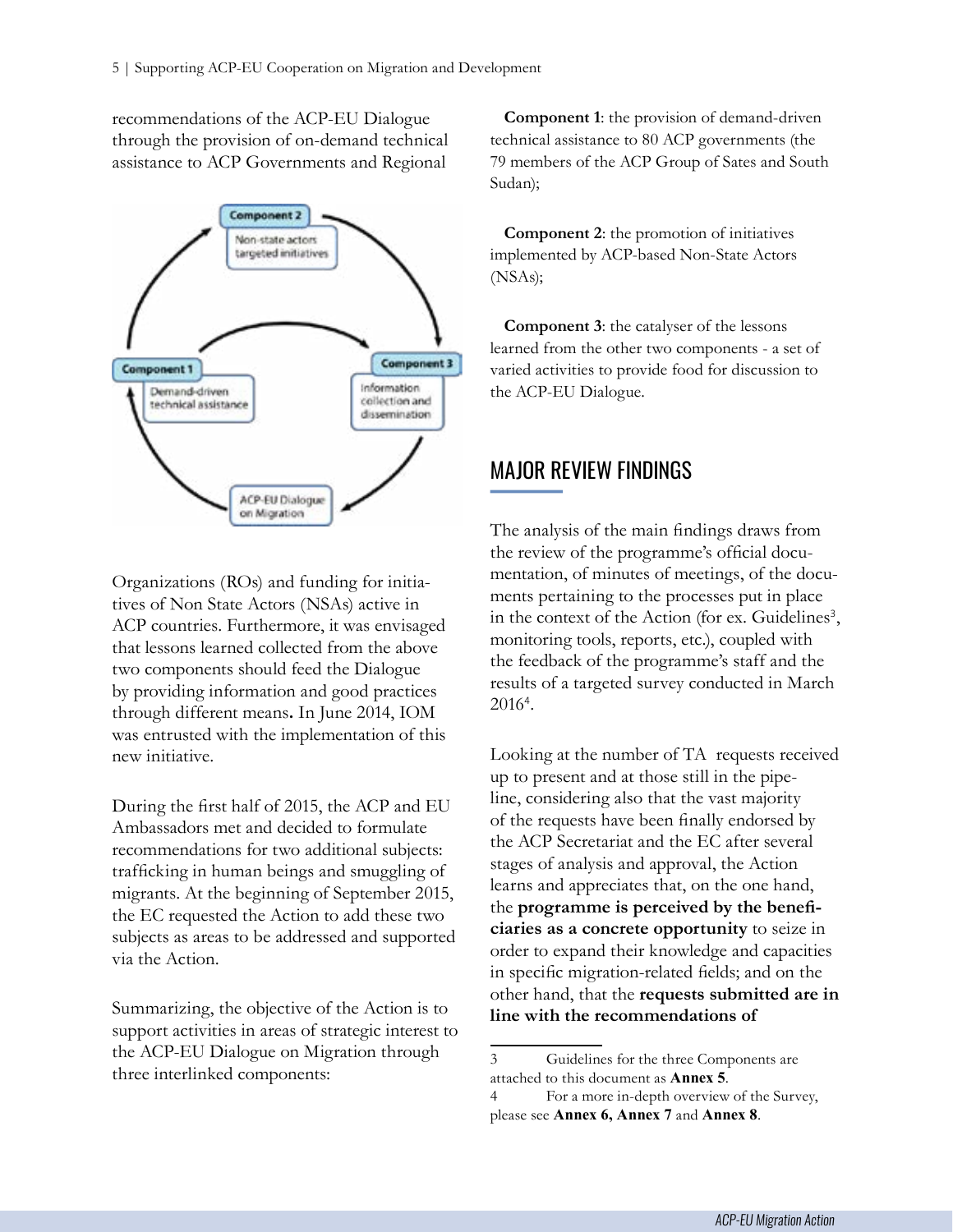#### <span id="page-5-0"></span>**the ACP-EU Dialogue on Migration and**

**Development** and, therefore, they respond to the main goal of the programme, i.e. translating the Dialogue's recommendations into concrete actions.

Though Component 2 of the Programme can be considered to be still at its commencement, the process to map and identify suitable NSA partners in every ACP country where a TA intervention has been approved is well in place and **NSAs are responding positively** by putting forward innovative proposals. Nonetheless, the capacity to follow through the obligations they have undertaken by accepting the grant needs to become subject of an assessment at a later stage of the Programme. It has also to be acknowledged that this component absorbs a rather substantial amount of resources in terms of staff and time dedicated to it. Moreover, in several cases the process had ended with the impossibility to identify suitable/reliable partners. For this reason it is believed that this component must be reassessed and possibly re-designed so as to guarantee a better balance between resources dedicated and **maximization of the impact of grass-root initiatives**.

At the current stage of the programme, a lot of information is gathered and available and needs now to be systematically elaborated and strategically disseminated so as to reach out to the intended beneficiaries in a consolidated manner, bring new lymph to the Dialogue, and stimulate discussions among stakeholders and practitioners. Though many elements of Component 3 of the Action have been implemented, more needs to be done in an effort to use this **Action as catalyser and promoter of knowledge** for the ACP-EU Dialogue itself.

#### Assessment of Programme Results

An analysis of the status of each objective, as stated in the programme's Logical Framework, is provided below so as to answer the question "*Have the programme results for each of the expected objectives of the programme been achieved at this stage?*"

**The Action's Overall Objective: Provide support to concrete activities in areas of strategic interest to the ACP-EU partners, linked to the recommendations of the ACP-EU Dialogue, and identified and implemented in response to ACP countries demands and for the benefit of migrants.**

Despite the initial delay in the kick-starting of the reception of TA requests from ACP Governments and/or ROs, up to April 2016 thirty-nine (39) requests in the field of remittances, visas, readmission, trafficking in human beings and smuggling of migrants have been received and assessed. This makes almost the entire number of requests (41) planned for the Action's complete implementation cycle (set for July 2017).

Nineteen (19) Baseline Assessments (BAs) were conducted in relation to the requests received, and ten (10) restricted calls for proposals targeting Non-State Actors were launched.

In the framework of these interventions, a broad range of activities has been planned and implemented<sup>5</sup>, including:

institutional and legislation development (Somalia, OECS, Benin, Guyana, Sierra Leone, Zimbabwe, Togo, Ghana, Angola, Barbados, Federated States of Micronesia);

<sup>5</sup> For a more in-depth overview of the range of activities, please see **Annex 9** – ACP-EU Migration Action TA Summary**.**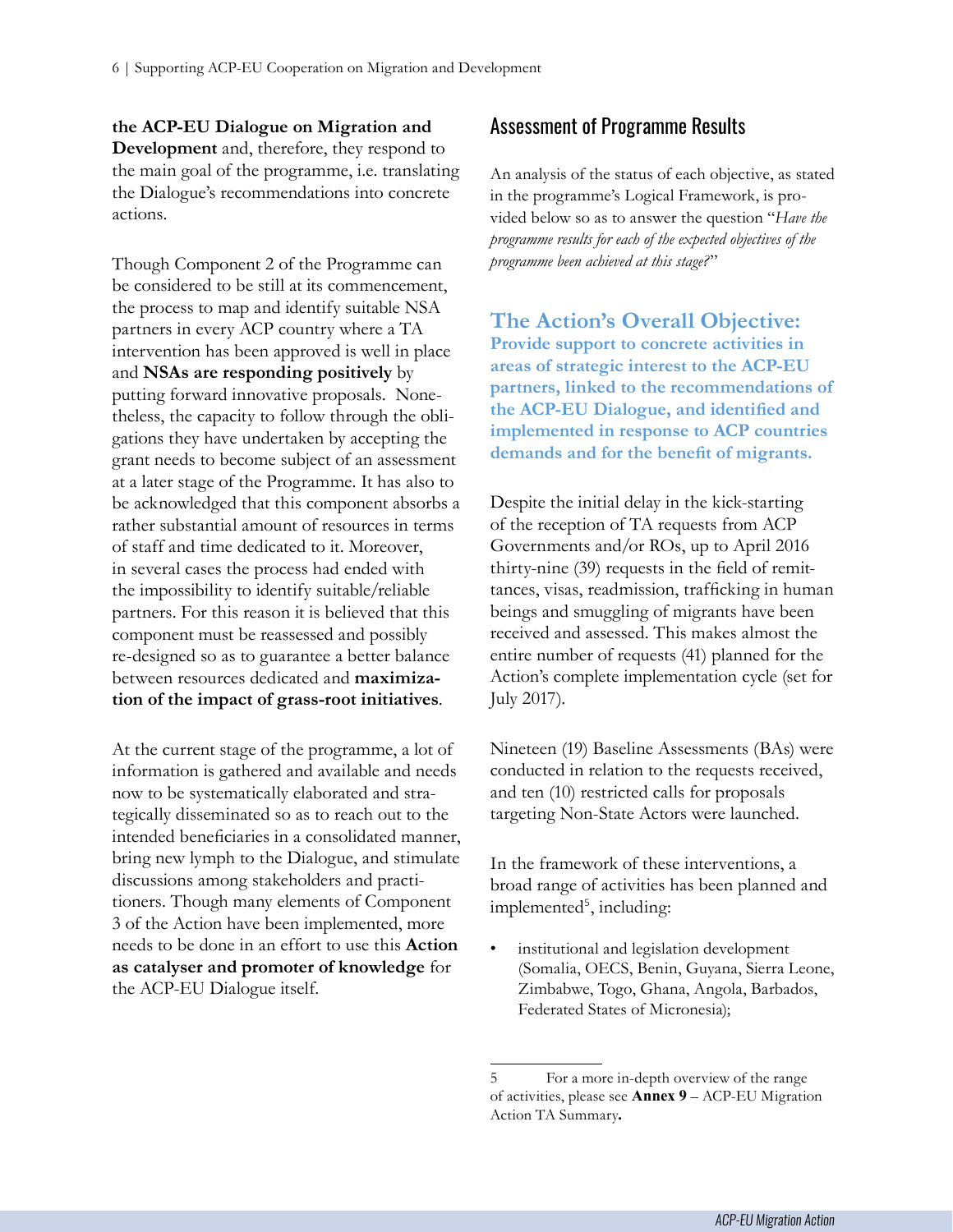- policy analysis or revision and formulation of recommendations (Namibia, Sudan, Liberia, Vanuatu, Jamaica, Marshall Islands, Timor-Leste, Guinea, Tonga);
- capacity building (Burkina Faso, Dominican Republic, Papua New Guinea, St. Vincent and the Grenadines, Saint Lucia);
- consolidation of bi- and multilateral cooperation (COMESA, MSG, Nigeria, Benin, Cameroon, Chad, Gabon and Niger);
- partnerships consolidation and agreements setting (MSG);
- evaluation of institutional / governmental migration management mechanisms (Mali);
- development of studies and research for the governments (Guyana, Kenya, Vanuatu, Ethiopia, Solomon Islands, Cabo Verde, Senegal).

All requests have been formulated by the requesting entities (36 government authorities and three ROs) in close collaboration and with the support of the Action's staff at central and regional levels, ensuring that governments are provided with the opportunity to formulate their needs and expectations in an authentic **demand-driven process**, thereby retaining the ownership of the process and of the results.

The distribution of **requests per topic** (visas, remittances, readmission, trafficking in human beings and smuggling of migrants) is rather balanced, except for the topic of readmission, for which the programme has received three requests only. Remittances is the topic with the largest number of requests (16 up to end April 2016), while the topics of visas, trafficking in human beings and smuggling of migrants all have ten (10) requests in total. This shows a greatest interest, from the side of the ACP Governments, in focusing on the development aspect of migration (remittances) and on security/law enforcement-related aspects (trafficking in human beings, smuggling of migrants and visas). The fact that the least requested topic is

readmission does not come as a surprise due to the complexity and sensitivity of the subject itself. Many governments still see it as a controversial subject. Though introduced much later than the other topics, requests in the sectors of **smuggling of migrants and trafficking in human beings** have rapidly gained momentum and as of end of April 2016 there are 13 requests pertaining to these topics.

In terms of **geographical distribution**, an unbalance can be seen due to the over performance of the West and Central Africa sub-region, which has double the number of requests for TA than the other regions' average. In general terms, however, the number of requests from each of the other sub-region (East and the Horn of Africa, Southern Africa, the Caribbean and the Pacific) is very balanced. Finally, although the Regional Coordinator for the Pacific started to work much later than his colleagues, the region caught up in the number of requests quite quickly, reflecting on the effective liaising with governmental counterparts in the countries of the region often conducted through direct visit of the Regional Coordinator to the relevant countries.

Regarding the process for requesting technical assistance, the consultation processes with the requesting entities necessary to reach the stage of the submission of the Concept Note (CN) and of the Technical Assistance Fiche (TAF) are, at times, lengthy and complex, as shown in the results of the survey applied to the Action's different stakeholders.

Though this complex system of approvals could be considered cumbersome, we believe that, provided a certain degree of flexibility in terms of duration of each step within the overall maximum period of 16 weeks is maintained, the system works and works well in terms of: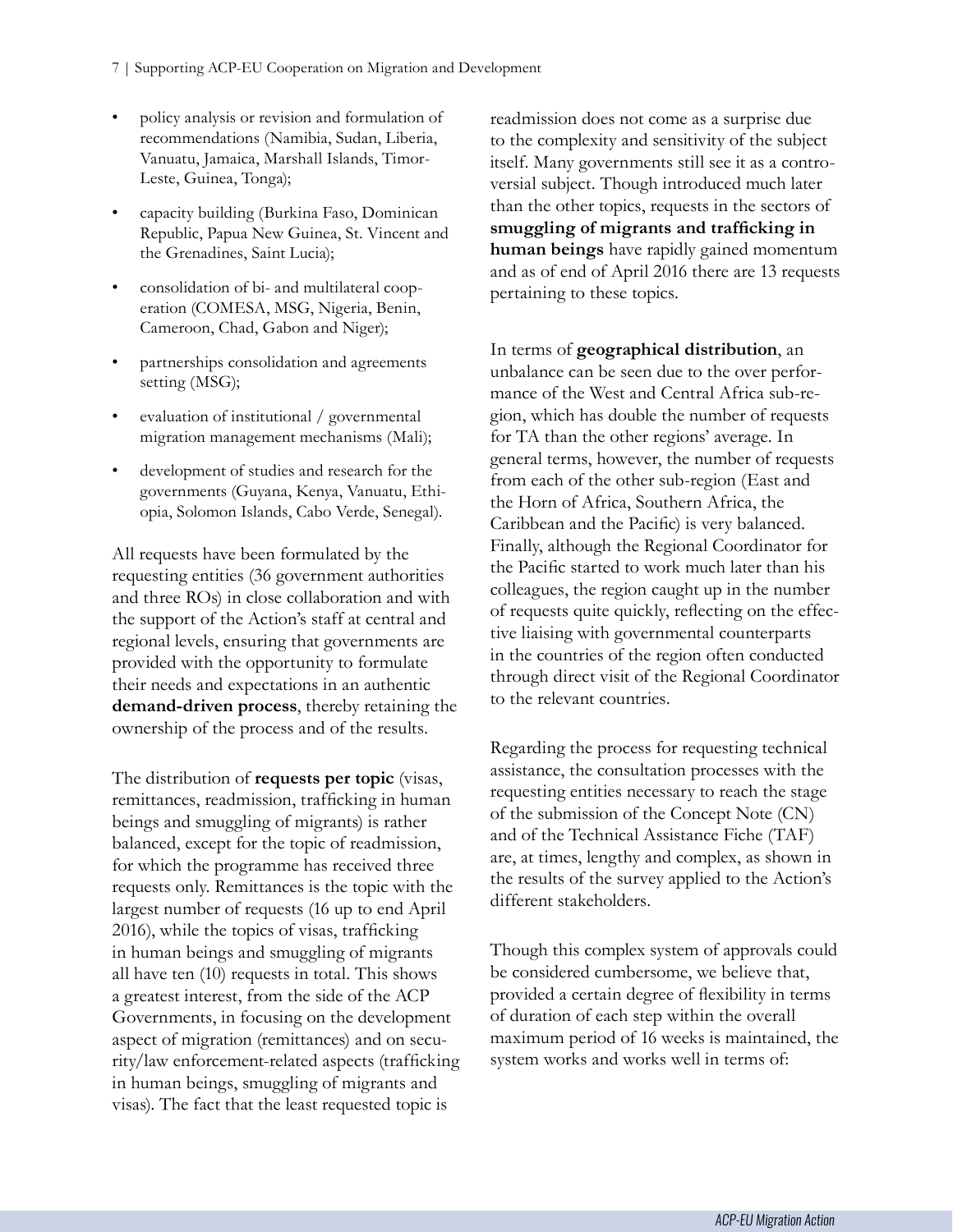- Maintaining the ownership of the initiatives in the hands of the requesting entity through its continuous involvement in all steps of the process: from the needs and priorities' identification, to writing the CN and developing the full proposal (the TAF), facilitating the work of the Experts and ensuring final buy-in of the outcomes of the TA;
- Guaranteeing quality of the proposals as their development requires the contribution of several parties (DEVCO, ACP Secretariat, EU Delegations [EUDEL], IOM Country Offices [COs], IOM Regional Thematic Specialists, etc.) which are called to provide feedback and input on the proposals;
- Ensuring feasibility of the initiative through multiple layers of screening in an effort to avoid overlapping with other initiatives and to instead build on synergies, thereby assuring a more efficient use of resources at disposal.

**Specific objective 1: support public institutions and policy processes linked to migration in ACP countries, with a specific focus on the follow-up to the recommendations of the ACP-EU Dialogue, through a mechanism of tailored technical support on demand.**

Of the thirty-nine (39) requests for TA received up to end of April 2016, all are closely adhering to the ACP-EU Dialogue on Migration and Development by proposing concrete actions in the fields on remittances, visas, readmission, trafficking in human beings and smuggling of migrants.

The vast majority of the **requesting entities** are Ministries of Interior and/or Ministries of Foreign Affairs, or specific departments of these. This clearly is linked to the topics of the Action and to the fact that the Action's visibility strategy has mainly targeted central government institutions, which are also often the main interlocutors of IOM and EU Delegations.

Furthermore, the response to the Action from **Regional Organizations** has been definitely less marked and to present only three (3) ROs (OECS, COMESA, MSG) have requested assistance to the Action. In our view this is linked to two main factors: 1) as the resources at disposal for each intervention are limited in terms of overall length (maximum 6 months) and number of expert days (up to 60 working days), the interventions appears as less interesting to ROs, which in general would require longer and more extensive technical assistance interventions that would benefit their Member States; and 2) in order to formulate and then formalize a TA request, ROs have to go through more complex internal decision making processes due to the need to involve their several Member States in the process, therefore making the TA request's submission process less straightforward.

As a consequence, and in order to reach out more successfully to ROs and consequently support regional processes, the Action should **allocates extra resources to initiatives proposed by ROs**, by for example involving more than one TA expert in each intervention benefiting ROs and/or increasing the total working days.

In each country and region where a TA was requested, the Action strived to analyse the context and the pre-existing initiatives on the subject of the TA request, so as to avoid duplications and where possible pursue complementarity and synergies. In this line the Action has engaged several interlocutors such as the World Bank, IFAD, ICMPD, JMDI, and UNODC so as to be aware of ongoing programmes pertaining to the same topics/with the same authorities and build possible synergies, so as to maximize results and use each other's strengths to the benefit of each other's programmes. However, this has not been always possible and in some cases the information that other initiatives (EU Emergency Trust Fund for Africa,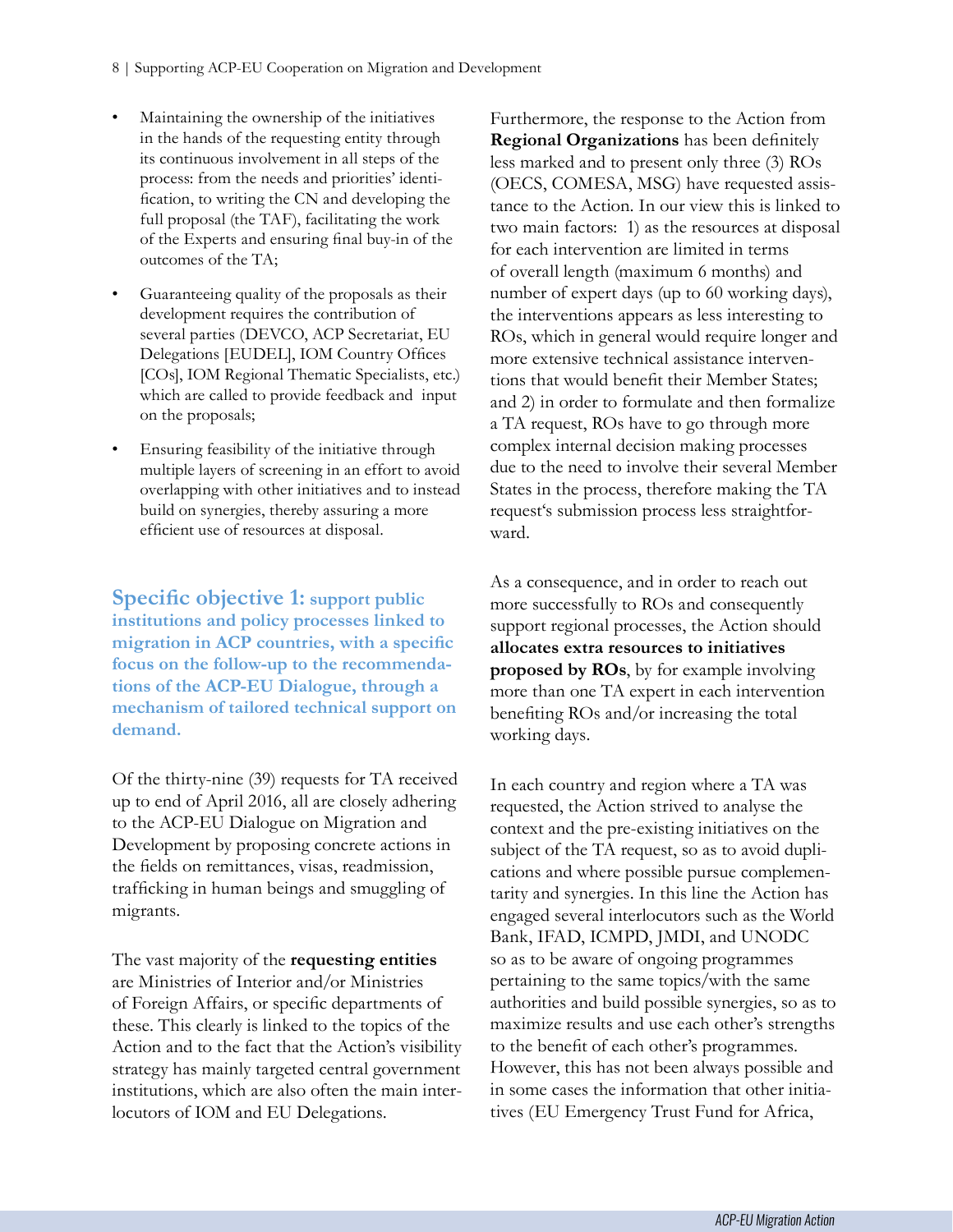MIEUX) were about to be undertaken in the same country for similar topics reached the Action well into the assessment process.

Therefore, the efforts towards non-duplication and synergies building should be maintained throughout the rest of the Action's implementation period and imbued more systematically into the request process at the earliest possible stage, by for example institutionalizing information exchanging opportunities, such as regular meetings with other organizations and EC DEVCO personnel, by involving EU Delegations at a very early stage of the process.

The presence of the Action's Regional Coordinators (RCs) in the five (5) region has played a major role in the successful outreach towards Governments. The presence of the RCs in the various regions, supported by the IOM offices' worldwide network, has enabled the Action to establish a direct channel of communication and efficient collaboration mechanism with the requesting entities, and consequently receive positive response: approximately 2.4 request were received per month, against the 1.3 originally envisaged.

It should however be remarked that despite this remarkable achievement, the high number of requests poses a rather heavy strain on the RCs, especially those in the regions where the number of requests received and are under process is substantial. In consequence, it is our view that the Action's **decentralized field structure should be maintained as such - if not reinforced**.

Additionally, the current pace of implementation of technical assistance requests has reached a point in which the original envisaged target number of 41 requests has been almost attained. However, with the financial savings achieved throughout the current implementation phase, there is a possibility to increase the originally

thought target. A **decision as to whether keep processing additional requests (in addition to the targeted 41) once the expected target will be achieved** must be taken by the Steering Committee members as soon as possible, in order to evaluate its implications in the actual duration of the Action.

**Specific objective 2: promote concrete action by non-state actors in areas of priority for the ACP-EU dialogue at the local level through targeted projects in areas related to the recommendations of the ACP-EU dialogue and the assistance provided through component 1 with the aim of improving the conditions of migrants, their families and origin/host communities.**

The support to targeted projects is provided to selected NSAs in all countries where a TA intervention has been approved by the ACP Secretariat and the EC. Though at the time of writing only 2 NSAs have been contracted (namely in relation to the TA interventions in Somalia and for the OECS), we can state that the process put in place to map, select and contract the NSA is geared towards ensuring that the NSA selected has the capacity and the experience to carry out the proposed project and that the selected grantee will realize an initiative that will complement, enhance, build on the one to be implemented through the actual TA. All this is ensured via the substantial involvement of the EU Delegation, IOM Country Offices in the relevant ACP country and of the Regional Coordinators for the region and the Project Officers based in Brussels.

With reference to the concrete implementation of this component, several observations can be formulated:

1. Identifying NSAs with experience in certain topics (mainly visa) might be more difficult as much as some countries have a less devel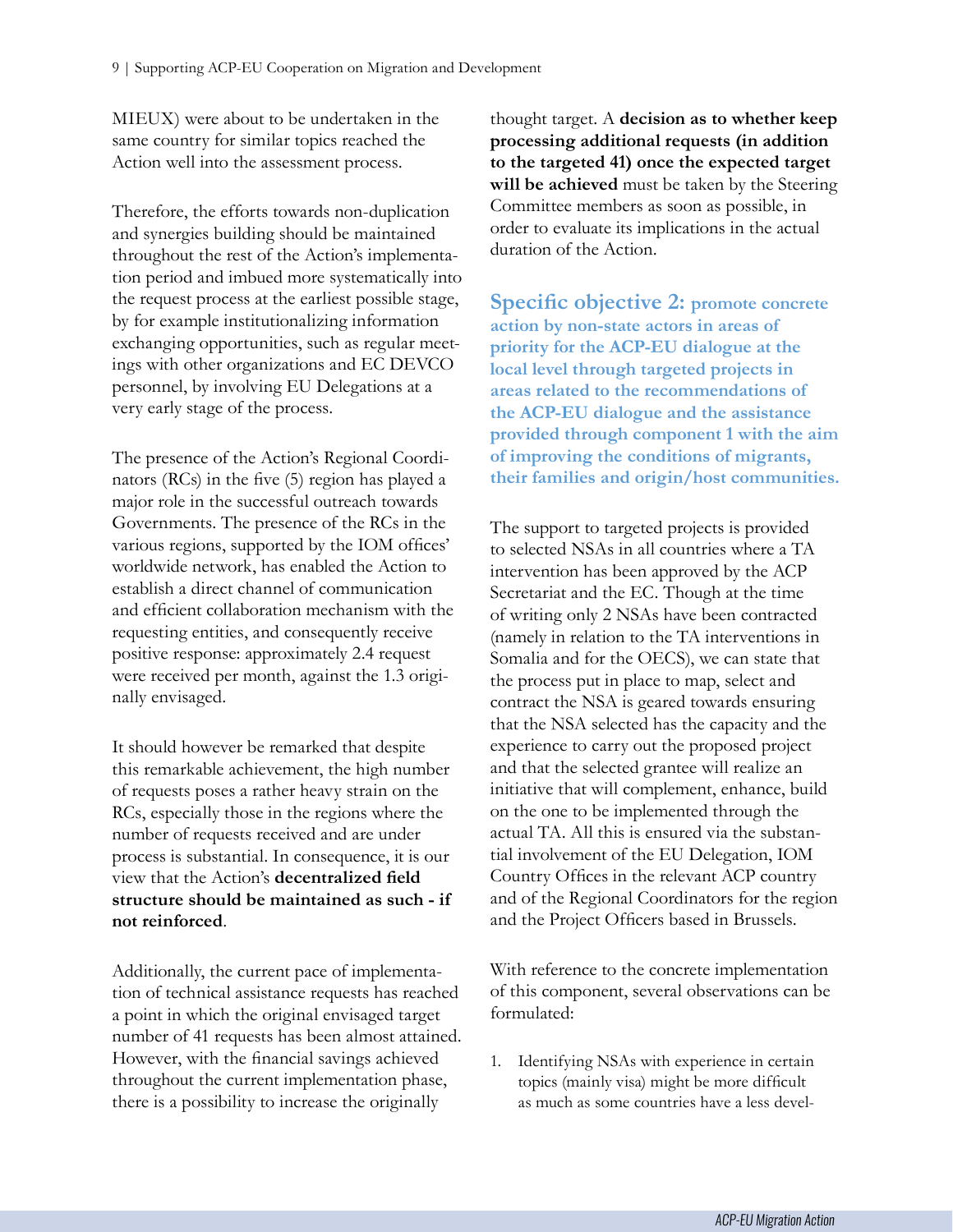oped/varied NSAs environment (i.e. Solomon Islands, Vanuatu, Namibia, Liberia); in these cases, the implementation of this component of the Action is not always viable;

- 2. Though the process in terms of steps and parties involved has already undergone a major change during the last months of implementation, which resulted in the modification from a two-step to a one-step approach in the call (thereby drastically reducing the time dedicated to the call for proposals process and related NSAs selection), we believe the process remains cumbersome and long as it requires, also after the initial selection is made, numerous exchanges with the NSAs in order to clarify financial and programmatic aspects of their proposal, to receive necessary administrative and financial documentation, to agree on contractual conditions, etc. This is also linked to the fact that the selection and endorsement process involves several other actors than IOM (EC DEVCO and EU Delegation, ACP Secretariat) and that not all NSAs have the staff structure/capacity to respond to all requirements established in the call. While the envisaged selection process might add to the quality and the viability of the project, it undoubtedly affects negatively the timeline envisaged for the selection and implementation of the short term NSAs initiatives;
- 3. The NSA projects need also to be regularly monitored by IOM in the course of their implementation from a programmatic and also financial point of view. When no IOM office is present in the country where the NSA is operating, the process of selecting, contracting and monitoring, and related tasks are being assigned to the RC: this carries inherent risks due to the increased difficulty of directly verifying the capacity of the NSA before contracting it and of monitoring it on a regular basis so as to ensure the quality of the project since the RC is not based in the country where the NSA operates;
- 4. The initiatives proposed by the NSAs are tackling the same topic of the TA request; however

often their relevance towards the actual TA intervention remains lose/weak, as the focus/ targets of the NSA are different from those of the Government;

5. Given the set limitations to the NSA projects (6 months implementation period maximum for a grant of 49.000 €), the risk is that the Action supports several grass-root initiatives but with a limited impact and visibility potential.

Having said the above, the Action suggests to strike a balance between the commitment to implement this important component and the level of resources available, so as to make sure that the programme does not concentrate resources on an exercise that does not lead to desired outcomes.

The Action suggests that, in order to optimize resources and implement initiatives that carry a tangible potential in terms of impact and visibility, larger initiatives – possibly with regional scope - are funded instead of small short-term ones in each of the countries where a TA intervention has been approved. In this respect it is proposed to **adapt the system in place in order to launch fewer calls for proposals for the disbursement of larger grants.** 

**Specific objective 3: collect information and good practices related to the areas of mutual strategic interest for the ACP-EU partners and provide channels of dissemination, with a particular attention to monitoring progress and ensuring that work developed informs the ACP-EU dialogue.**

This component is devoted to collecting and disseminating good practices to ensure and enhance coordination, knowledge building and exchange between the different activities of the Action and to inform the ACP-EU Dialogue on the results.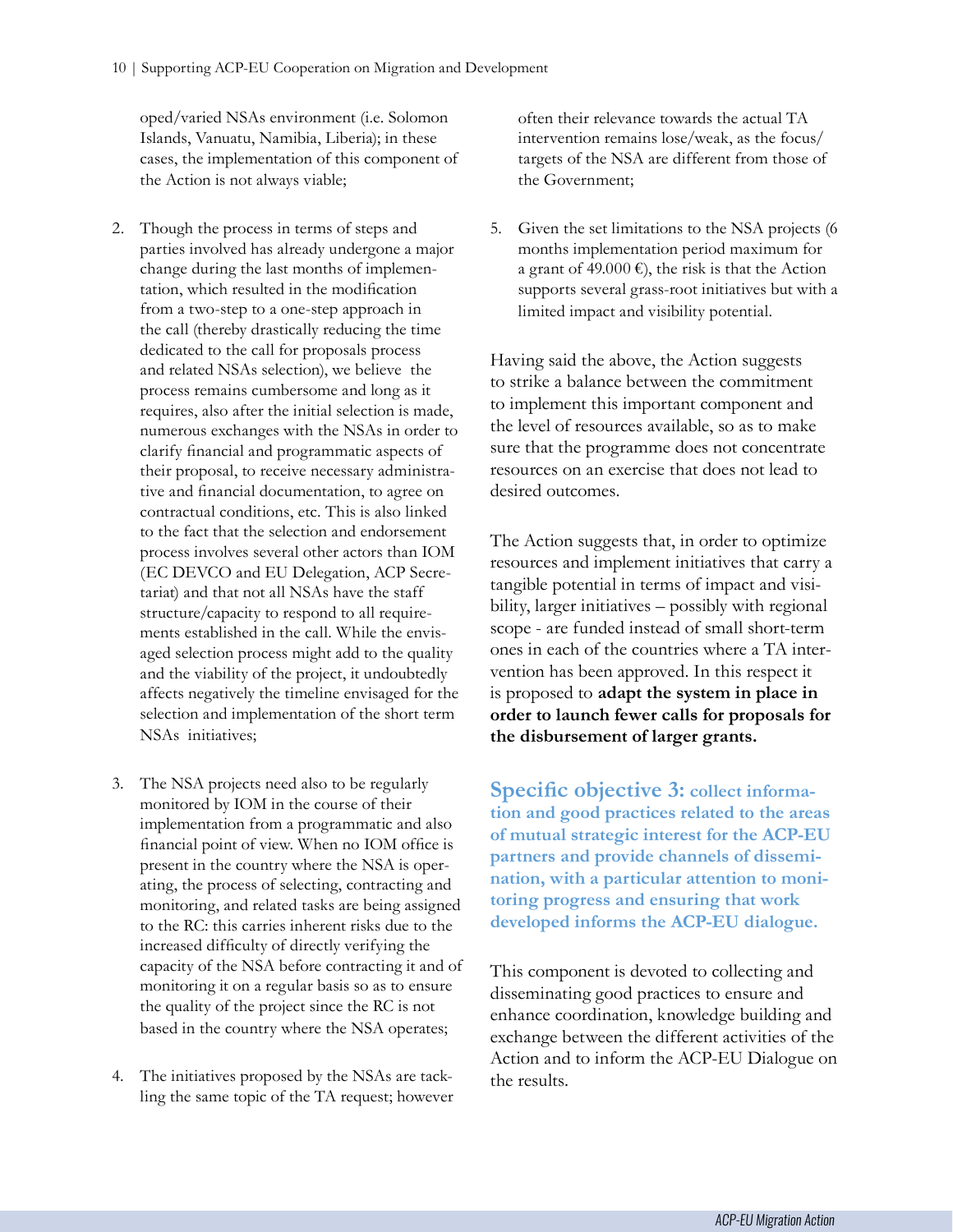#### *Baseline Assessments*

The collection of information is guaranteed, among other ways, by the development of the Baseline Assessments (BA) reports, which – besides the benefit on the TA intervention itself – feed the requesting entity and, in the upcoming phase of the Action, the Dialogue with important information. The BAs constitute a trademark of the Action as they not only provide further ground to the TA requests, but also constitute the first testing of the collaboration between the Action and the requesting entity.

Up to present, we have been able to observe the multiple advantages the BA reports have on the TA requests' formulation, as they provide extra background information and data and suggestions for improving/fine-tuning/adjusting the TA request as originally formulated and before it is fully endorsed. Additionally, they define the indicators against which the TA interventions' impact should be measured, thereby allowing the verification of changes or the verification of the results in relation to what was planned to be achieved through quantitative or qualitative variables.

Therefore, the BAs not only provide further ground to the TA request, but they also constitute the first testing of the collaboration between the Action and the requesting entity and they allow the verification of changes or measurement of the impact through quantitative or qualitative variable. We believe the BAs are **an irreplaceable step in the process** and in consequence, **more resources should be allocated so as to extend the period the BA consultant devotes to the field research and field visits**. This has been one of the main observations we received from the BA consultants' feedback.

#### *Monitoring and Evaluation*

In addition to the ad hoc monitoring visits that the Action's staff can perform on ongoing TA interventions, the Action suggests to utilize the dedicated budget line also to observe the impact of the TA interventions months after their conclusions by evaluating if the planned results have been indeed achieved and what are their effects for the beneficiaries through the indicators provided in the BA report. This will allow the Programme to collect additional information about the value of the TA interventions in the longer run and what could be improved to enhance their impact.

It is recommended that approximately six (6) months after completion of the TA interventions, some sample **missions** should be organized by the Action to check the impact of the intervention in relation to the indicators formulated in the BA report.

*Publications, peer-to-peer events and support to the participation of Stakeholders of the Action to the ACP EU Dialogue* 

Other sub-sections of this component (publications, peer-to-peer events and support to the participation of Stakeholders of the Action to the ACP-EU Dialogue on Migration and Development) entail as pre-condition that an adequate number of TA interventions has been implemented/concluded so as to be able to analyse information, formulate conclusions, disseminate them and transfer them towards the Dialogue as to provide in-depth knowledge through showcasing practical example of interventions. We believe that as now the programme has reached a certain implementation stage and results are more tangible, it is important to **prioritize these activities.**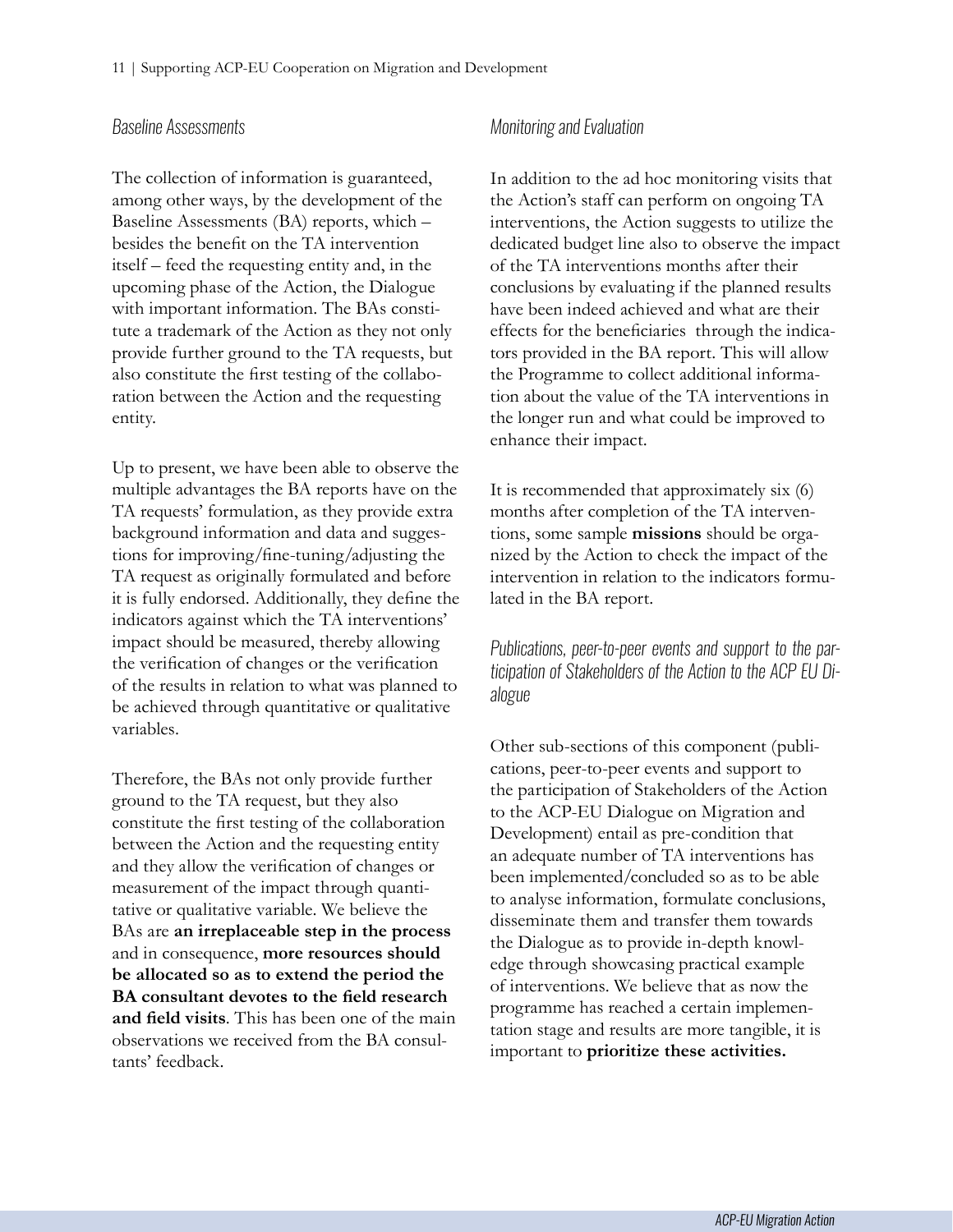Due to the increase in the number of the Action's topics (from three to five with the introduction in September 2015 of THB and smuggling of migrants), we suggest that either **visa & readmission and THB & smuggling are combined into two publications or that further resources are dedicated to an additional thematic publication**.

One last recommendations is to **associate where possible the peer-to-peer events with the thematic seminars** of the ACP-EU Dialogue on Migration and Development, so as to bring in the peer-to-peer aspect into the Dialogue, with the **added value of feeding the Dialogue with the experts' knowledge** and concrete examples of implementation of the recommendations of the Dialogue via the Action.

In order to achieve the above, it is desired to seek coordination and open channels of dialogue between the three parties involved (ACP Secretariat, EC DEVCO and IOM) about the ACP EU Dialogue plans as to ensure that the Action provides the required support to the Dialogue in accordance to the needs and wills of both Institutions (ACP Secretariat and EC DEVCO).

#### *Visibility and communication tools*

In terms of the Action's visibility and communication, the tools and activities developed up to present have proven to be effective messengers and promoters of the Action towards ACP Governments. Additionally, the presence of the programme in regional and global events, such as the GFMD, has proven to be a relevant tool in raising visibility to the Action.

However, specific components of the visibility and communication strategy should now be developed so as to respond to this new phase of the programme, where the results of the

Action should be more largely disseminated and promoted. In line with this, the Action has successfully implemented specific activities in 2016 targeting different Social Media and visibility channels, with a very positive response in terms of knowledge dissemination and visibility. This line of action should be further pursued and enhanced.

It is therefore proposed that the dissemination of the results of the Action is reached via the participation in **regional events, new visibility items per TA intervention, increased presence on social media, and increased participation of the Action's staff to regional/ international events** where the Actions' results can be spread. This might result in a budget reshuffling so as to respond to these needs.

#### *Rosters of experts*

Moreover, the visibility material developed so as to pool expertise within our two rosters, has proven to be effective. Our rosters count 207 people, and a special increase has been seen in the BA roster – especially after the start of the social media campaigns in February 2016. This number has been reached through various means such as publication on the Action's website, on various IOM websites, contact with experts recommended through IOM network, contact with communities of practices, contact with experts networks, with academia, publication on job posting outlets, use of social media, etc.

It should however be noted that the identification of EU Member States (MS) officials that could work within the Action as experts, though pursued through different means (meeting with EU Permanent Representations, contact of national officials via IOM country Offices in Europe, etc.), has not reached the desired outcome. This is mainly linked to: a) the current high demand of migration exper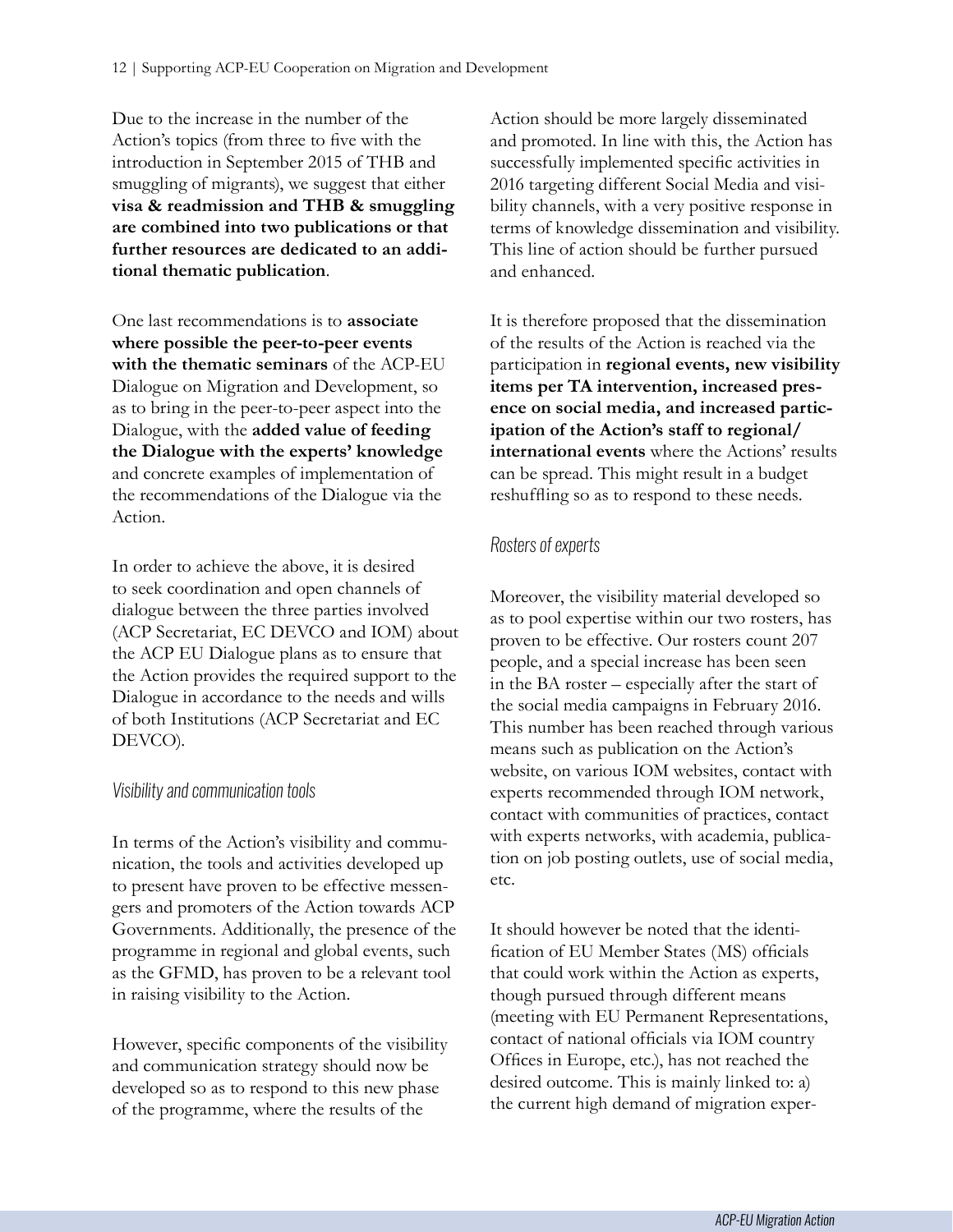<span id="page-12-0"></span>tise within Governmental institutions themselves and consequently the reluctance to let their experts leave on missions; and b) the time commitment expected from the experts vis-à-vis the limited availability of time they have; c) the cumbersome and lengthy administrative process to let them depart within a secondment agreement or similar arrangements.

#### Lessons Learnt

In line with the observation formulated in the above section II.1 –Assessment of Programme Results, we wish here to formulate the main lessons learnt and recommendations:

- 1. The concept of a demand-driven programme offers a flexible mechanism to meet the needs and priorities of partner countries in the areas of the joint recommendations, provided that the process in place enables full involvement of the requesting entity in the design and implementation of the activities thereby ensuring overall ownership of the Action. The programme aims at guaranteeing that this dialogue remains active through its various components.
- 2. The de-centralised structure of the Action through the RCs presence in five regions supported by the IOM existing field offices with their wealth of country-knowledge and migration-specific expertise ensures that not only quality work is delivered, but also that ACP Governments keep a close, trustful relation with the Programme while holding ownership of it.
- 3. The review of background documentation, minutes of meetings, reports and analysis of the survey have contributed to the overall conclusion that the Action has been achieving its goals. However, from now onward it is advisable to stress the implementation of on Component 3 of the Action, so as to ultimately feed the ACP-EU Dialogue on Migration and Development. During the latest Steering Committee

meeting, the EC underscored its commitment to reinforcing the dialogue on migration between the EU and third countries from a perspective of opportunities. Due to its broad geographical focus (the Action goes beyond countries addressed by other dialogues such as the Rabat process or the Khartoum process) the added value of the Action is evident.

- 4. The Non-State Actor's component is positively evaluated and NSAs have in several cases, identified the Action as a valid instrument to receive support to their initiatives. From the survey we learn that the guidelines and procedures currently put in place are in line with the expectations of the organisations applying for funding. However, difficulties in the implementation of the Component 2 have also been encountered, more specifically the time and resources allocated to the management of the process that goes from mapping to contracting the NSAs is large and sometimes results in the non-identification of a suitable partner. The Action therefore recommends a re-assessment and possible re-design of this Component.
- 5. The ACP-EU Migration Action was thought as a programme that would act in complementarity with other facilities and similar projects. As different projects may tackle similar fields as those of the Action, it is important that coordination and consultation among different programmes and donor entities is in place. Moreover, the knowledge produced by the programme can pave the way for other initiatives. The need for said complementarity is also the need to avoid overlapping – and to guarantee this, important stakeholders in the process of implementation require to be included at very early stages in the decision-making process.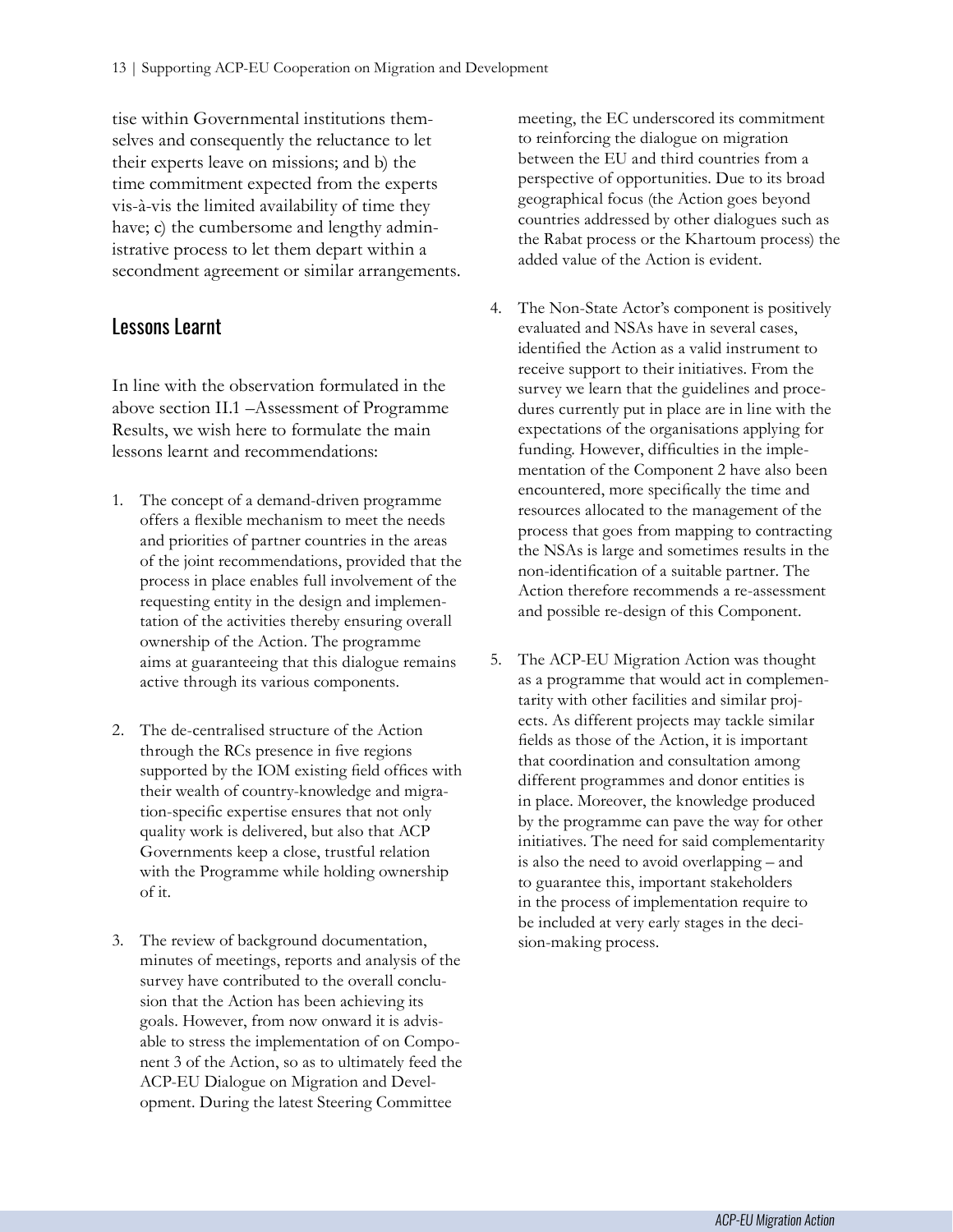### MATRIX I: Effectiveness of the Action

*Analysis through projected results of each objective*

**Overall Objective: Provide support to concrete activities in areas of strategic interest to the ACP-EU partners, linked to the recommendations of the ACP-EU dialogue, and identified and implemented in response to ACP countries demands and for the benefit of migrants** 

| Planned Results [R] &<br>Indicators [I] of Achieve-<br>ment                                                                                                                                                                                                                                                                              | Verification of prog-<br>ress towards achiev-<br>ing results and to-<br>wards Indicators                                                                                                                          | <b>Analysis of Effectiveness</b>                                                                                                                                                                                                                                                                                                                                                                                                                                                                                                                                                                                                                                                                                                                                                                                                                                                                                                                                                                                                                                                                                                                                                                                                                                                                                                            | Recommendations (if any)                                                                                                                                                                                                                                                                                                                                                                                                                                                                                                                                                                                                                                                                                                      |
|------------------------------------------------------------------------------------------------------------------------------------------------------------------------------------------------------------------------------------------------------------------------------------------------------------------------------------------|-------------------------------------------------------------------------------------------------------------------------------------------------------------------------------------------------------------------|---------------------------------------------------------------------------------------------------------------------------------------------------------------------------------------------------------------------------------------------------------------------------------------------------------------------------------------------------------------------------------------------------------------------------------------------------------------------------------------------------------------------------------------------------------------------------------------------------------------------------------------------------------------------------------------------------------------------------------------------------------------------------------------------------------------------------------------------------------------------------------------------------------------------------------------------------------------------------------------------------------------------------------------------------------------------------------------------------------------------------------------------------------------------------------------------------------------------------------------------------------------------------------------------------------------------------------------------|-------------------------------------------------------------------------------------------------------------------------------------------------------------------------------------------------------------------------------------------------------------------------------------------------------------------------------------------------------------------------------------------------------------------------------------------------------------------------------------------------------------------------------------------------------------------------------------------------------------------------------------------------------------------------------------------------------------------------------|
| [R] - National advance-<br>ments in the areas of<br>remittances, visa and<br>re-admission (and future<br><b>ACP-EU Dialogue</b><br>recommendations)<br>undertaken by state and<br>non-state actors in the<br>supported ACP coun-<br>tries.<br>$[I]$ - Per year of imple-<br>mentation, the Action<br>needed to receive 16.4<br>requests. | $[R]$ - To present, 39<br>requests in the field<br>of remittances, visas,<br>readmission, traf-<br>ficking in Human<br>Beings and smug-<br>gling of migrants<br>have been received<br>and positively<br>assessed. | Considering the start of the operational phase as January 2015,<br>and the previously agreed pace of implementation of 16.4<br>requests per year, the programme is not only on track, but over<br>performing.<br>The Action Team has been able to reach out to a multitude of<br>potential beneficiaries through a diversified range of ad hoc<br>visibility activities and communication tools; the Regional<br>Coordinators played a crucial role in closely liaising with the<br>appointed Governments' Focal Points and raising awareness<br>on the Action.<br>Substantial results have been obtained in terms of support for<br>the adequate identification and formulation of the needs and<br>priorities of ACP Governments and Regional Organizations<br>in the mentioned fields. Regional Coordinators are playing a<br>fundamental role in effectively assisting beneficiaries through<br>the request' process.<br>In a coordinated and systematic manner, IOM has been able to<br>put its internal resources - in terms of presence on the ground<br>and specific technical (regional and national) knowledge - at<br>the best use of the Action, thereby feeding the Regional Coor-<br>dinators with information as to the existing needs for technical<br>support in the targeted regions.<br>NSA initiatives have kicked-off. | Though the system of approvals<br>for the support given to ACP<br>Countries could be considered<br>cumbersome, we believe that a<br>with a certain degree of flexibility<br>in terms of duration of each step<br>within the overall maximum<br>period of 16 weeks, the system<br>works well and should therefore<br>be maintained as such.<br>In regards to the support offered<br>to NSAs, it is recommended to<br>strike a balance between the<br>commitment to implement this<br>important component and the<br>level of resources allocated to<br>these tasks.<br>The knowledge sharing via<br>Component 3 is to be boosted,<br>starting with the already planned<br>Seminar on Remittances sched-<br>uled for July 2016. |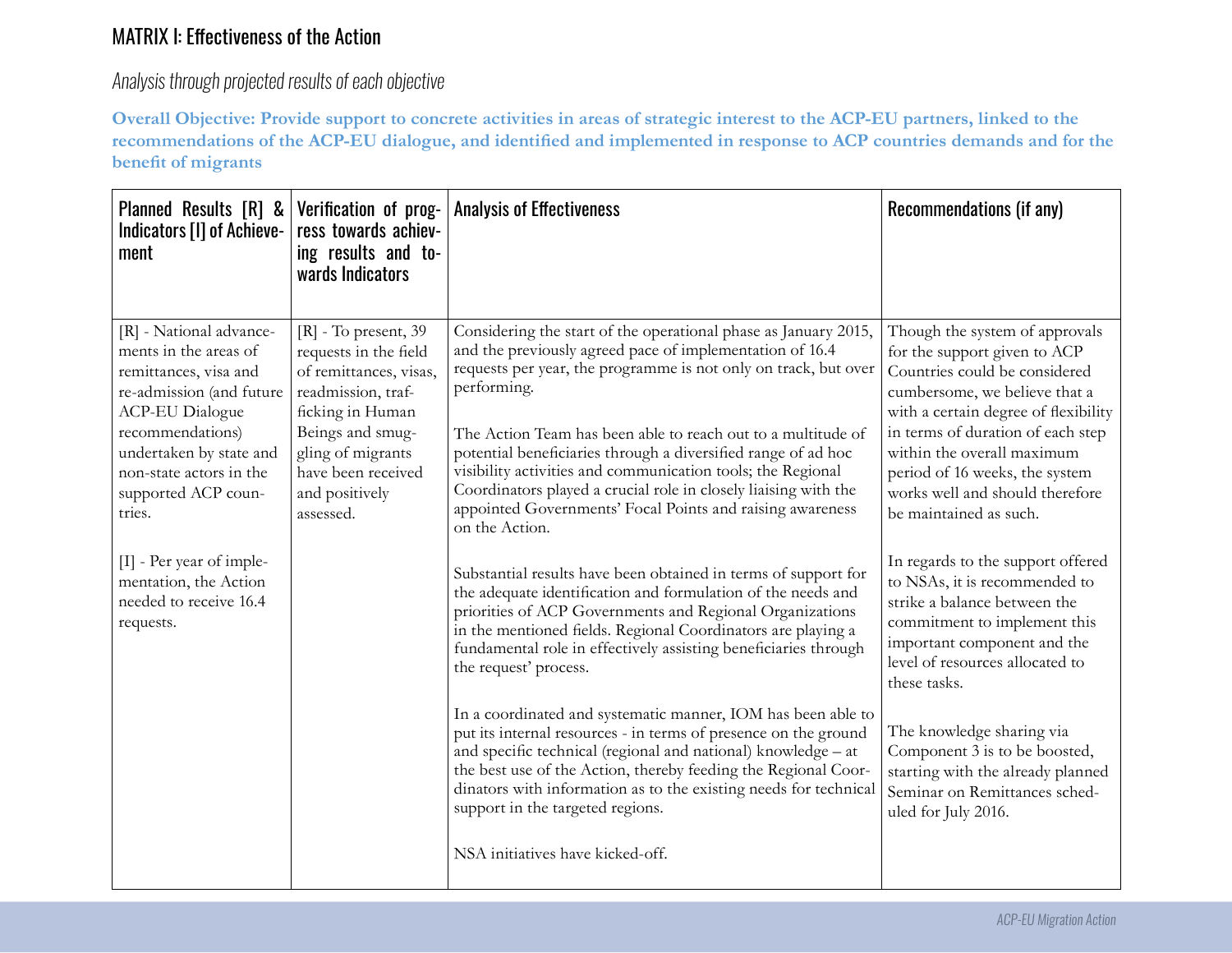**Project Purpose 1: support public institutions and policy processes linked to migration in ACP countries, with a specific focus on the follow up to the recommendations of the ACP-EU dialogue, through a mechanism of tailored technical support on demand**

| Planned Results [R]<br>Indicators [I] of<br>&<br><b>Achievement</b>                                                                                                              | <b>Verification</b><br>of<br>$to-$<br>progress<br>wards achieving<br>results and to-<br>wards Indicators | <b>Analysis of Effectiveness</b>                                                                                                                                                                                                                                                                                                                                                                                      | Recommendations (if any)                                                                                                                                                                                                                                                                                                                                                          |
|----------------------------------------------------------------------------------------------------------------------------------------------------------------------------------|----------------------------------------------------------------------------------------------------------|-----------------------------------------------------------------------------------------------------------------------------------------------------------------------------------------------------------------------------------------------------------------------------------------------------------------------------------------------------------------------------------------------------------------------|-----------------------------------------------------------------------------------------------------------------------------------------------------------------------------------------------------------------------------------------------------------------------------------------------------------------------------------------------------------------------------------|
| $[R]$ - In response to<br>demands by govern-<br>ment institutions<br>in ACP countries,<br>the development of<br>public policies and<br>programmes related<br>to the joint recom- | [R] - Successful<br>set up of the<br>demand driven<br>technical support<br>instrument                    | All procedures, guidelines and templates relating to the<br>functioning of the technical assistance instrument have<br>been timely developed, approved and launched to secure<br>the proper receipt and processing of requests. Addi-<br>tionally, a de-centralised structure was set-up, with five<br>regional coordinators in the ACP region and four staff<br>members in Brussels coordinating the implementation. | As previously said, it is recommended to keep<br>the already existing process of implementation.<br>It is our view that the Action's decentralized<br>field structure should be maintained as such - if<br>not reinforced.<br>In order for the Action to reach out more                                                                                                           |
| mendations of the<br>ACP-EU Dialogue is<br>supported through<br>tailored technical<br>support.                                                                                   | [R] - Establish-<br>ment of a pool<br>of migration<br>experts                                            | A roster of experts on migration was established<br>through an online application system and is contin-<br>uously being enriched with new experts. IOM keeps<br>playing a proactive role in the identification of suitable<br>experts for specific missions through the use of social<br>media, ad hoc advertisement on specialized websites,<br>and through its network of offices around the world.                 | successfully to ROs and other requesting<br>entities, it could in case of requests received by<br>ROs allocate extra resources to involve more<br>than one TA expert and/or increasing the total<br>working days of experts.<br>Since the continued acceptance of TA requests<br>after the Logframe target (41) will be reached<br>will for sure affect the timeline and deadline |
|                                                                                                                                                                                  | $[R]$ - Evaluate<br>and process<br>requests received<br>from ACP coun-<br>tries                          | ACP Governments and Regional Organizations'<br>requests for technical assistance outlining their specific<br>needs are assessed against agreed eligibility criteria so<br>as to present to the SC members a full assessment and<br>recommendation on which to base their deliberation.                                                                                                                                | of implementation of the Action, implying that<br>not all TA intervention will be finalized by<br>February 2016, we would like to recommends<br>the SC to take a decision regarding the total<br>actual duration of the Action and a potentially<br>higher number of TA requests.                                                                                                 |
|                                                                                                                                                                                  | [I] - Support<br>for design and<br>implementation<br>of selected activi-<br>ties is effective            | With the aim of planning in detail the smooth and<br>effective delivery of requested technical assistance, the<br>Regional Coordinator closely liaises with the requesting<br>entity, with the IOM office in the with the EU Delega-<br>tion in the country, with the BA and TA experts, the<br>Action team in Brussels.                                                                                              |                                                                                                                                                                                                                                                                                                                                                                                   |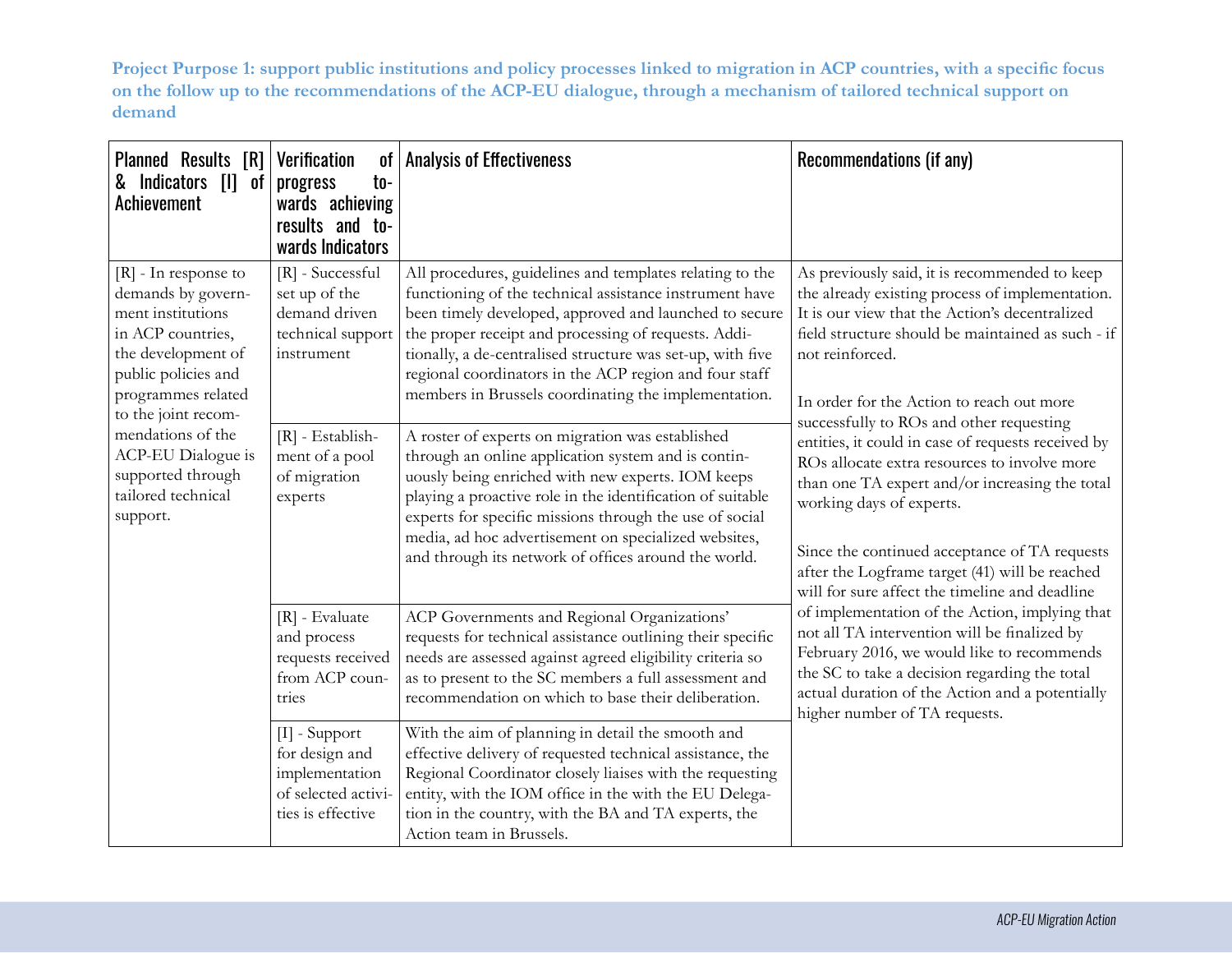**Project Purpose 2: promote concrete action by non-state actors in areas of priority for the ACP-EU dialogue at the local level through targeted projects in areas related to the recommendations of the ACP-EU dialogue and the assistance provided through component 1 with the aim of improving the conditions of migrants, their families and origin/host communities.**

| Planned Results [R]<br>& Indicators [I] of<br>Achievement                                                                                                                                                                                                                                                                         | Verification of progress<br>towards achieving re-<br>sults and towards Indi-<br>cators                                                                                                                                                                           | <b>Analysis of Effectiveness</b>                                                                                                                                                                                                                                                                                                                                                                                                                                                                                                                                                                  | Recommendations (if any)                                                                                                                                                                                                                                                                                                                                                                                                 |
|-----------------------------------------------------------------------------------------------------------------------------------------------------------------------------------------------------------------------------------------------------------------------------------------------------------------------------------|------------------------------------------------------------------------------------------------------------------------------------------------------------------------------------------------------------------------------------------------------------------|---------------------------------------------------------------------------------------------------------------------------------------------------------------------------------------------------------------------------------------------------------------------------------------------------------------------------------------------------------------------------------------------------------------------------------------------------------------------------------------------------------------------------------------------------------------------------------------------------|--------------------------------------------------------------------------------------------------------------------------------------------------------------------------------------------------------------------------------------------------------------------------------------------------------------------------------------------------------------------------------------------------------------------------|
| [R] - Implementation<br>of targeted projects/<br>actions linked to the<br>joint recommenda-<br>tion of the ACP-EU<br>Dialogue, aimed at<br>improving the condi-<br>tions of migrants and<br>migrants' commu-<br>nities, is supported.<br>This will include<br>support to initiatives<br>of civil society and<br>non-state actors. | [R] - Set up of proce-<br>dures and guidelines<br>for support to non-state<br>actors.<br>[R] - Support for selec-<br>tion of targeted projects<br>to be implemented<br>by non-state actors,<br>complementary to assis-<br>tance provided through<br>Component 1. | At present the process regulating the implementation<br>of this Component has been defined through issuance<br>and approval by the SC of dedicated Guidelines. Specific<br>documents and templates pertaining to the procedures<br>behind this Component have been finalized and are<br>implemented. They enable the objective selection of<br>beneficiaries, through a competitive process and based<br>on principles of transparency and equal treatment.<br>To present, 14 restricted calls for Non-State Actor<br>proposals have been launched. To present, two NSAs<br>have been contracted. | The Action has reduced the steps of the<br>process for selecting the NSAs eligible<br>for the grants;, therefore we recommend<br>to keep it as it is.<br>Additionally, this report recommends<br>adapting the system in place in order to<br>launch fewer calls for proposals for the<br>disbursement of larger grants - tackling<br>regional processes and allowing for the<br>funds to be invested in larger projects. |
|                                                                                                                                                                                                                                                                                                                                   | [I] - Provision of<br>support to targeted<br>projects is quality guar-<br>antees through moni-<br>toring and evaluation.                                                                                                                                         | In close collaboration with the IOM Country Offices in<br>the ACP countries, the current support to the targeted<br>projects is given. The collaboration ensures proximity<br>with the counterparts, as well as facilitates monitoring.                                                                                                                                                                                                                                                                                                                                                           |                                                                                                                                                                                                                                                                                                                                                                                                                          |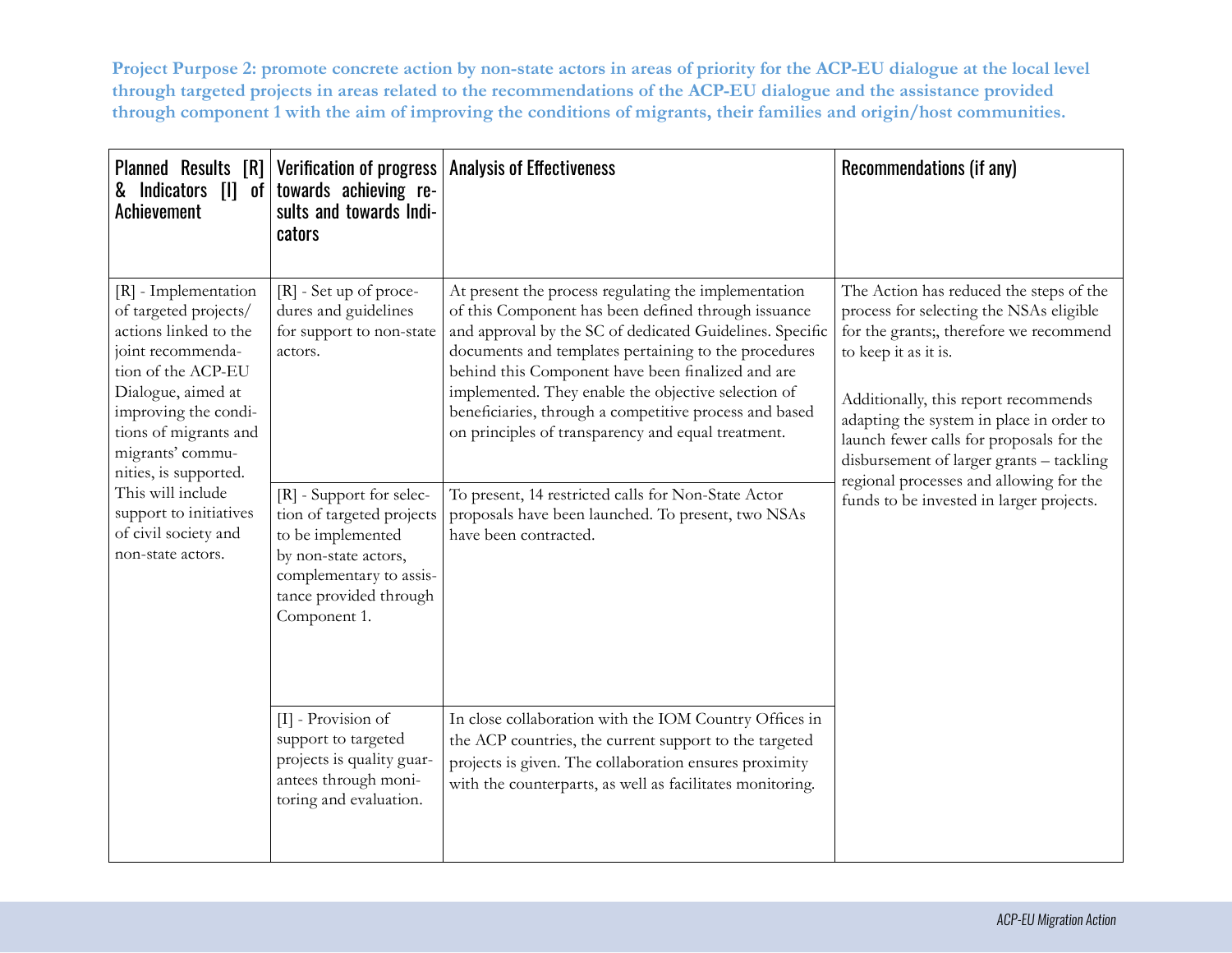**Project Purpose 3: collect information and good practices related to the areas of mutual strategic interest for the ACP-EU partners and provide channels of dissemination, with a particular attention to monitoring progress and ensuring that work developed informs the ACP-EU dialogue**

| Planned Results [R]<br>& Indicators [I] of<br>Achievement                                                                                                                        | Verification of progress to-<br>wards achieving results and<br>towards Indicators                                                          | <b>Analysis of Effectiveness</b>                                                                                                                                                                                                                                                                                                                                                                                                                                                              | Recommendations (if any)                                                                                                                                                                                                                                                                                                                             |
|----------------------------------------------------------------------------------------------------------------------------------------------------------------------------------|--------------------------------------------------------------------------------------------------------------------------------------------|-----------------------------------------------------------------------------------------------------------------------------------------------------------------------------------------------------------------------------------------------------------------------------------------------------------------------------------------------------------------------------------------------------------------------------------------------------------------------------------------------|------------------------------------------------------------------------------------------------------------------------------------------------------------------------------------------------------------------------------------------------------------------------------------------------------------------------------------------------------|
| [R] - The ACP and<br>European stake-<br>holders acquire and<br>share knowledge on<br>migration policies and<br>practices of mutual<br>strategic interest<br>through peer-to-peer | [I] - Baseline assessment<br>reports are published in the<br>website of the Action                                                         | 19 baseline assessments have been undertaken up to<br>the time of publishing of this report in countries where<br>demand-driven TA has been requested; the reports<br>of the baseline assessments have identified Non-State<br>Actors and their activities on subjects related to the<br>technical assistance request, and have contributed to the<br>refinement of the intervention to be implemented at a<br>later stage.                                                                   | The timing allocated to the completion<br>of each Baseline Assessments has been<br>assessed as short - one of the important<br>feedback received from experts. The time<br>on the field, as well as the time allotted to<br>have meetings and liaise (considering, at<br>times, very long travel times to the coun-<br>tries) is to be increased.    |
| cooperation and<br>dissemination of the<br>good practices in the<br>areas of migration<br>and development                                                                        | [I] - Effective mechanisms<br>for the collection and<br>dissemination of knowl-<br>edge and good practices on<br>migration and development | At present the process regulating the implementation of<br>this Component has been defined through issuance and<br>approval by the SC of dedicated Guidelines, such as the<br>Guidelines of comp. 3, the Visibility and Communica-<br>tion Strategy, the Baseline Assessment Compact Guide-<br>lines. Furthermore, all produced materials have been<br>submitted and approved by the SC. Further activities<br>to enhance dissemination of results via social media are<br>under development. | Regarding the by-products of Component<br>3, this report recommends that further<br>resources are dedicated to an additional<br>thematic publication or that visa &<br>readmission and THB & smuggling are<br>combined into two publications. It is also<br>recommended, following recent talks with<br>the EC, to organise new visibility tools, TA |
|                                                                                                                                                                                  | [R] - Launch Event                                                                                                                         | One event was organized in the framework of the ACP<br>Ambassadors Sub-Committee on 'Political, Social,<br>Humanitarian and Cultural Affairs' held in Brussels<br>on the 23rd January 2015. The Action and its status<br>were presented to the participating ACP Ambassadors<br>and awareness was raised in terms of the opportunities<br>offered by the Action to ACP Governments and ACP<br>Organizations.                                                                                  | intervention-specific items, the enhance-<br>ment of the Action's presence on social<br>media, and increased participation of the<br>Action's staff to regional/international<br>events.                                                                                                                                                             |
|                                                                                                                                                                                  | [R] - Good practices and<br>peer exchange meetings;<br>Thematic Reports; Good<br>practices publication and<br>their dissemination          | Considering the consequentiality and circularity of the<br>programme, the products spelled out for this Specific<br>Objective have yet to be implemented.                                                                                                                                                                                                                                                                                                                                     |                                                                                                                                                                                                                                                                                                                                                      |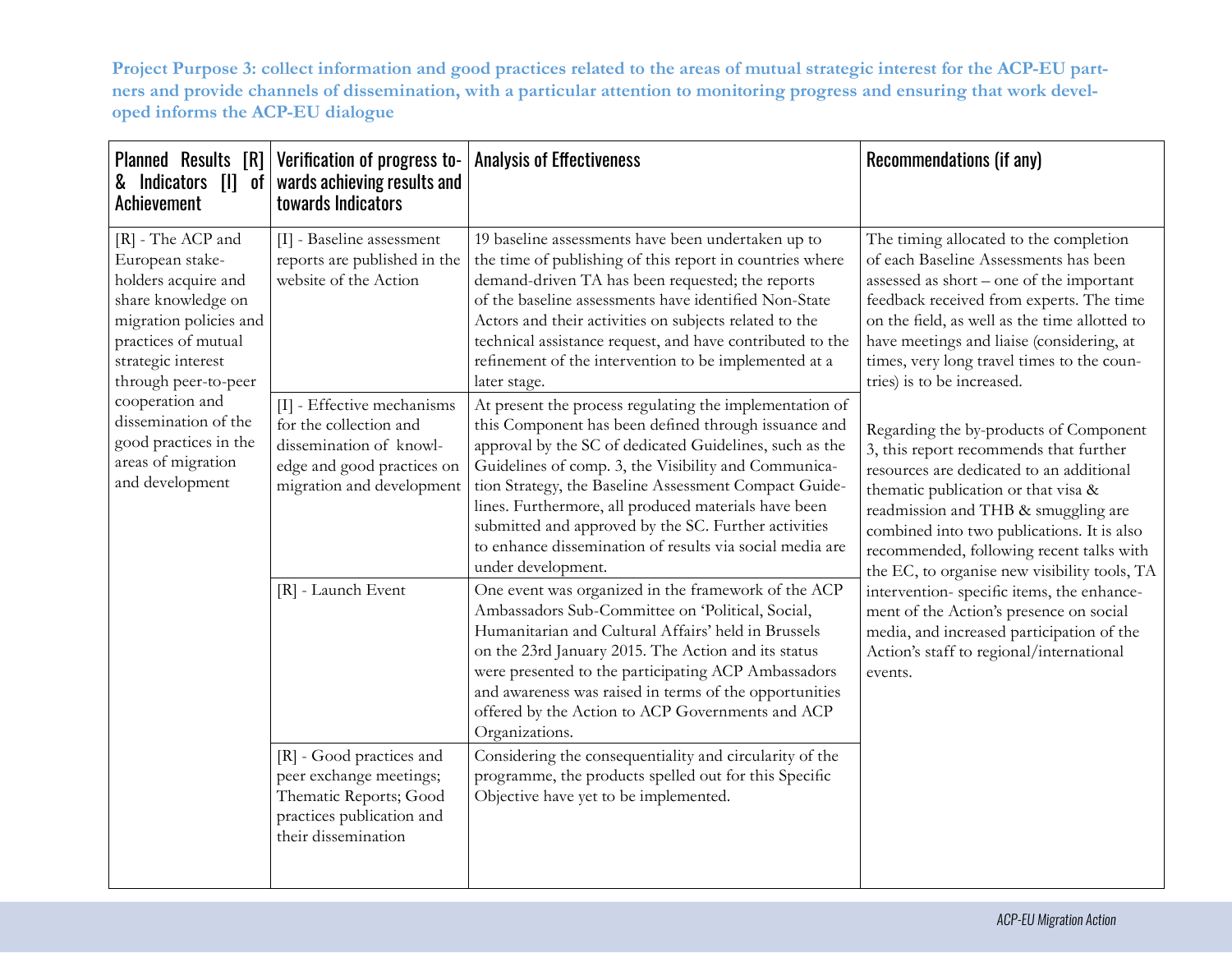## <span id="page-17-0"></span>MATRIX II: Other Evaluation Concerns

*General Analysis and Recommendations*

| <b>CONCERN</b> (if any)                                                                                                                                                                                                                                                                                                                                                                                                                                                                                                                                                                                                                                                                                                                                                       | <b>RECOMMENDATION (if any)</b>                                                                                                                                                                                                                                                                                                           |
|-------------------------------------------------------------------------------------------------------------------------------------------------------------------------------------------------------------------------------------------------------------------------------------------------------------------------------------------------------------------------------------------------------------------------------------------------------------------------------------------------------------------------------------------------------------------------------------------------------------------------------------------------------------------------------------------------------------------------------------------------------------------------------|------------------------------------------------------------------------------------------------------------------------------------------------------------------------------------------------------------------------------------------------------------------------------------------------------------------------------------------|
| <b>Relevance:</b><br>From the Dialogue perspective:                                                                                                                                                                                                                                                                                                                                                                                                                                                                                                                                                                                                                                                                                                                           | Even if the definition and delimitations of the Action's objectives (overall and<br>specific) are still logical and consistent within the ACP-EU Dialogue context,<br>there is the need to assess: a) the weight that the two new Action's topics (from<br>three to five with the introduction in September 2015 of THB and smuggling of |
| Comprehensive discussion on migration between the ACP Group of States<br>and EU partners has continuously taken place since 2010 in the context of the<br>ACP-EU Dialogue. The Global Approach to Migration and Mobility (GAMM)<br>emphasizes the strategic importance of this partnership and the importance of<br>further strengthening the operational aspects of implementation of Article 13 of<br>the Cotonou Cooperation Agreement. The overall objective of the Action still<br>remains relevant to this priority as it provides a framework for concrete actions<br>in the priority areas of the ACP EU Dialogue Migration and Development,<br>namely visas, remittances and readmission and more recently trafficking of<br>human beings and smuggling of migrants. | migrants) could represent in comparison to the total budget for TA requests; and<br>b) the relevance of engaging the Action in the same topics and in the same ACP<br>countries that are also targeted by the i.e. EU Trust Fund and other EU funded<br>initiatives                                                                      |
| From a beneficiaries' perspective:<br>The Action is perceived by the beneficiaries as a concrete opportunity to seize in<br>order to improve their knowledge and capacities in specific migration fields; at<br>the same time the requests are in line with the ACP-EU Dialogue on Migration                                                                                                                                                                                                                                                                                                                                                                                                                                                                                  |                                                                                                                                                                                                                                                                                                                                          |
| and Development recommendations and therefore content-wise they respond to<br>the main goal of the programme: turning the recommendations into practical<br>actions.                                                                                                                                                                                                                                                                                                                                                                                                                                                                                                                                                                                                          |                                                                                                                                                                                                                                                                                                                                          |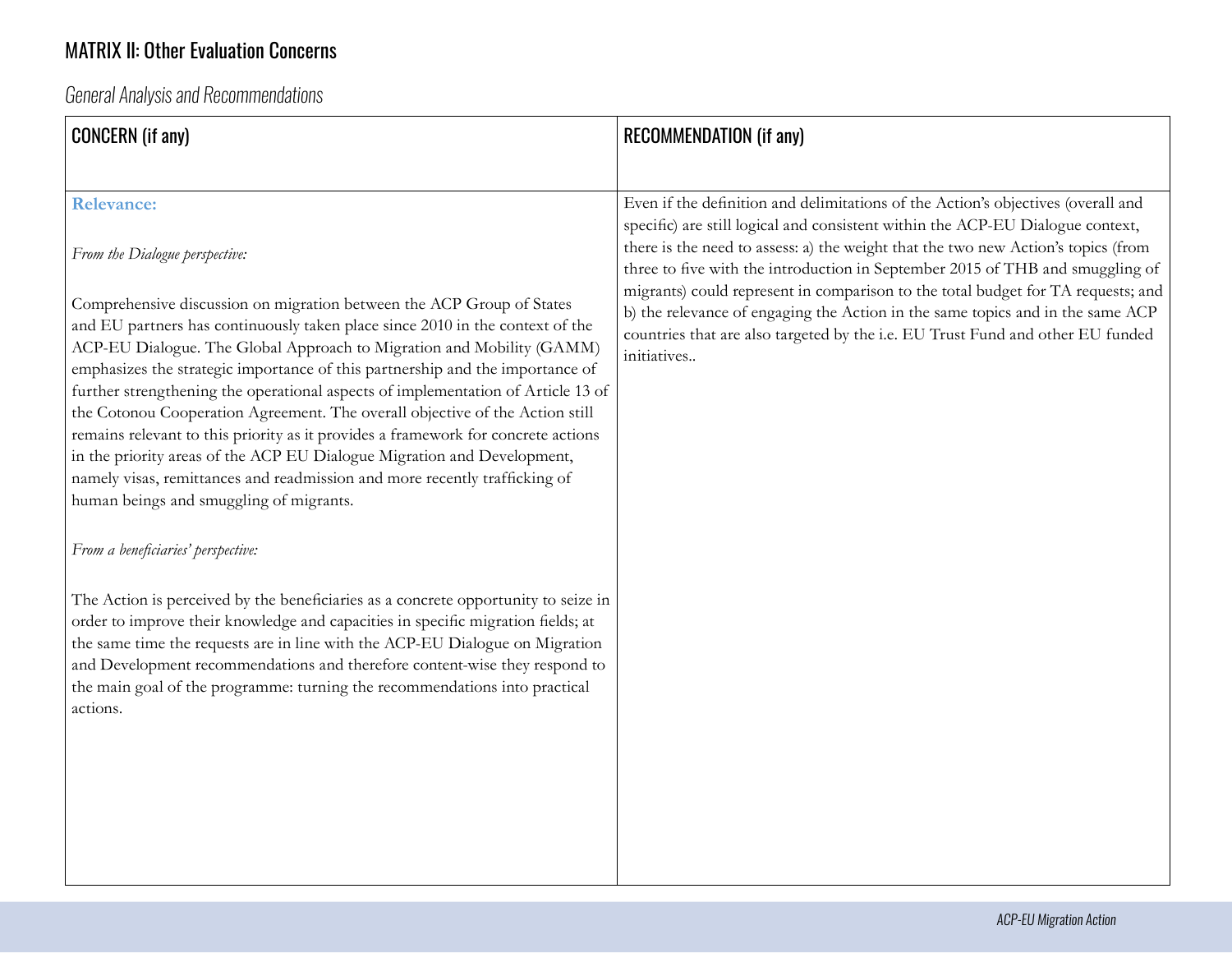| Impact:                                                                                                                                                                                                                                                                                                                                                                                                                                                                                    | A series of ex-post impact evaluation visits should be organized by the Action<br>to check the impact of the interventions in relation to the indicators formulated                                                                                                                                                                                                                                                                                                                               |
|--------------------------------------------------------------------------------------------------------------------------------------------------------------------------------------------------------------------------------------------------------------------------------------------------------------------------------------------------------------------------------------------------------------------------------------------------------------------------------------------|---------------------------------------------------------------------------------------------------------------------------------------------------------------------------------------------------------------------------------------------------------------------------------------------------------------------------------------------------------------------------------------------------------------------------------------------------------------------------------------------------|
| The overall process of the Action has not yet reached the expected impact.<br>Indeed, the circularity of the process explains how the 3 Components interlink:                                                                                                                                                                                                                                                                                                                              | in the BA report.                                                                                                                                                                                                                                                                                                                                                                                                                                                                                 |
| it is only when there is an approved TA request that the Action can support an                                                                                                                                                                                                                                                                                                                                                                                                             | The BAs constitute a trademark of the Action: they not only provide further                                                                                                                                                                                                                                                                                                                                                                                                                       |
| NSA initiative and it is when these two components are ongoing that we can<br>start collecting information, elaborating it and spreading it.                                                                                                                                                                                                                                                                                                                                               | ground to the TA requests, but they also constitute the first testing of the<br>collaboration between the Action and the requesting entity. They allow the<br>verification of changes or show results relative to what was planned to be                                                                                                                                                                                                                                                          |
| 1) Globally: National advancements in the areas of remittances, visa, readmis-<br>sion, trafficking of human beings and smuggling of migrants are been under-<br>taken by ACP Gov. or Regional Organizations; for non-states actors two NSAs<br>have been granted support to date, while many more are in process.                                                                                                                                                                         | achieved through quantitative or qualitative variable . The BAs are thus an irre-<br>placeable step in the process and we believe more resources should be allocated<br>to this activity so as to extend the period the BA consultant devotes to the field<br>research and field visits.                                                                                                                                                                                                          |
| 2) On Action specific objective 1: The current number of 39 TA requests<br>received, proves that a number of migratory policies, programmes or capacity<br>developments activities reflecting the recommendations of the ACP-EU<br>Dialogue are supported.                                                                                                                                                                                                                                 | The current process of TA requests handling, although recognizably cumber-<br>some and lengthy, should be maintained, since it guarantees the quality of an<br>impactful implementation.                                                                                                                                                                                                                                                                                                          |
| 3) On Action specific objective 2: With a total of 12 NSA initiatives calls<br>launched, as of today no NSA initiative has been fully completed. Indeed<br>the first funding agreements were signed end of April 2016, so that activities<br>started to be implemented only in May 2016.                                                                                                                                                                                                   | It is recommended to offer ROs the possibility of benefiting of longer TA<br>interventions (more than 60 working days) and involving more than one expert<br>in the TA process, thereby making the TA offered through the Action more<br>adequate to their real needs.                                                                                                                                                                                                                            |
|                                                                                                                                                                                                                                                                                                                                                                                                                                                                                            | Additionally, it is our view that the Action's decentralized field structure should                                                                                                                                                                                                                                                                                                                                                                                                               |
| 4) On Action specific objective 3: Beside the completion of 19 baseline assess-<br>ment reports, production of visibility materials and creation and maintenance                                                                                                                                                                                                                                                                                                                           | be maintained, if not reinforced.                                                                                                                                                                                                                                                                                                                                                                                                                                                                 |
| of website and social media, three sessions of information sharing and update<br>with the ACP Sub-Committee of Ambassadors (23 January 2015, 14 July 2015,<br>2 October 2015) have taken place so far in support to the advancement of the<br>ACP-EU Dialogue on Migration. This being said, the collection and dissem-<br>ination of good practices and knowledge sharing has not yet fully started as<br>information had to be first collected from the carried out/finalized activities | Another recommendation is to revise the strategy underlying component<br>2. The Action suggests that, in order to optimize resources and implement<br>initiatives that carry a tangible potential in terms of impact and visibility, larger<br>initiatives - possibly with regional scope - are funded instead of small short-<br>term ones in each of the countries where a TA intervention has been approved.<br>In this respect it is proposed to adapt the system in place in order to launch |
| through Components 1 and 2 of the programme.                                                                                                                                                                                                                                                                                                                                                                                                                                               | fewer calls for proposals for the disbursement of larger grants.                                                                                                                                                                                                                                                                                                                                                                                                                                  |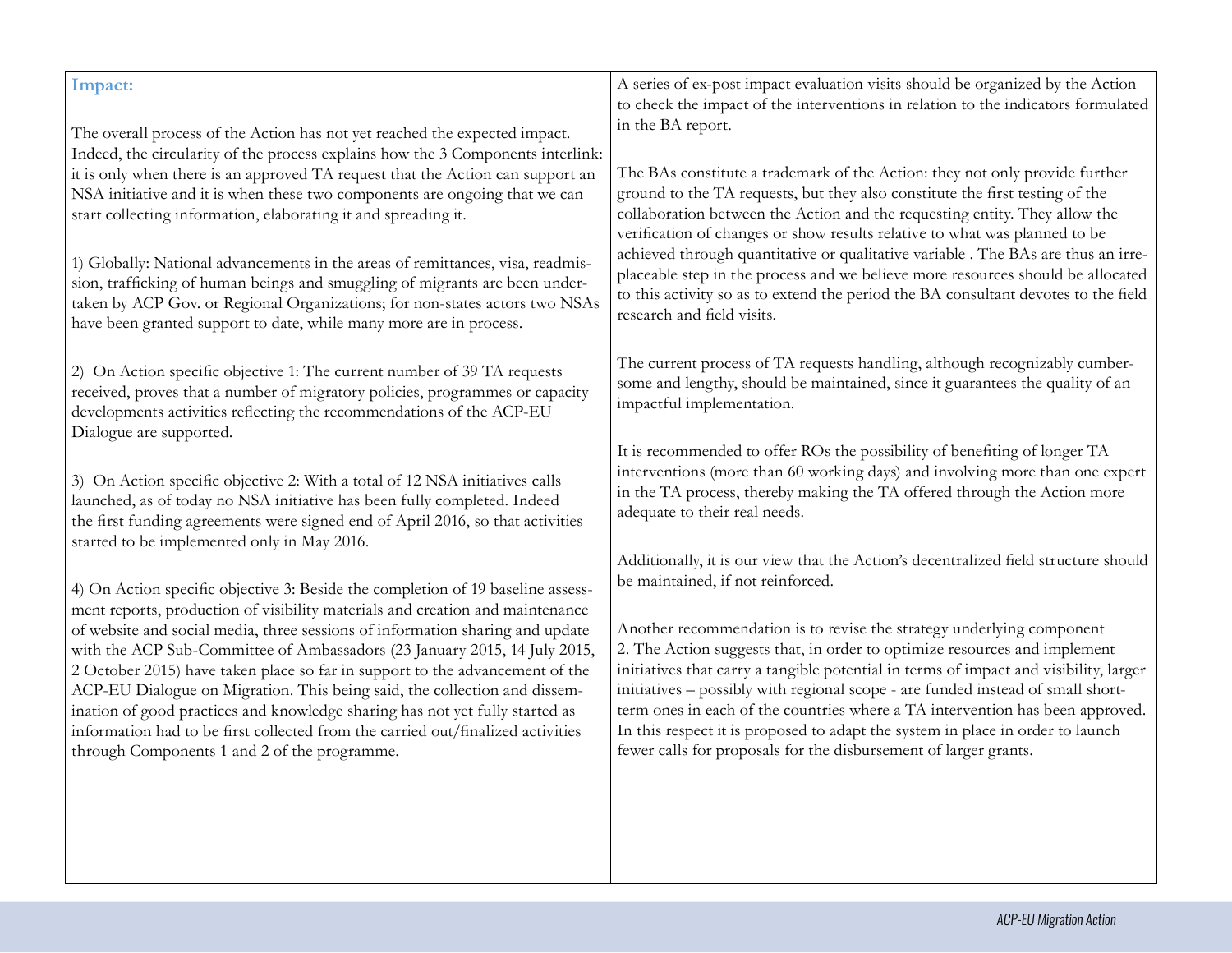| <b>Efficiency:</b><br>Globally, results obtained justify the current level of expenditures - even<br>though the ratio of expenditures versus total budget is low [1]. Resources<br>have been used in the framework of planned objectives (along the principle<br>of consequentiality and circularity of the programme) and related tasks to | Engage in discussions with the the EC and ACP/ACP Secretariat so as to<br>address in a coordinated manner the likely situation where the Action will need<br>to continue further than the expected deadline due to the need to attend to<br>an increased number of TA requests than originally planned The target has<br>nearly been reach at month #16 and the average cost of an individual TA inter-<br>vention has proved to be lower than initially budgeted. |
|---------------------------------------------------------------------------------------------------------------------------------------------------------------------------------------------------------------------------------------------------------------------------------------------------------------------------------------------|--------------------------------------------------------------------------------------------------------------------------------------------------------------------------------------------------------------------------------------------------------------------------------------------------------------------------------------------------------------------------------------------------------------------------------------------------------------------|
| accomplish.<br>Regular follow up is carried out with IOM country and regional missions,<br>experts and service providers for a proper justification of expenditures. No<br>misuse or diverted use of funds is registered up to present.                                                                                                     | Undertake an in-depth budget analysis mainly based on the underutilized or<br>over budgeted Budget Lines[2]. This exercise could lead to a budget reshuffling<br>optimizing resource allocation.                                                                                                                                                                                                                                                                   |
| The fact that certain results are under the expected level (i.e. NSAs compo-<br>nent) cannot lead to the conclusion that use of resources was not efficient<br>but simply held up due to the circularity of the components of the Action.                                                                                                   |                                                                                                                                                                                                                                                                                                                                                                                                                                                                    |
|                                                                                                                                                                                                                                                                                                                                             |                                                                                                                                                                                                                                                                                                                                                                                                                                                                    |
|                                                                                                                                                                                                                                                                                                                                             |                                                                                                                                                                                                                                                                                                                                                                                                                                                                    |
|                                                                                                                                                                                                                                                                                                                                             |                                                                                                                                                                                                                                                                                                                                                                                                                                                                    |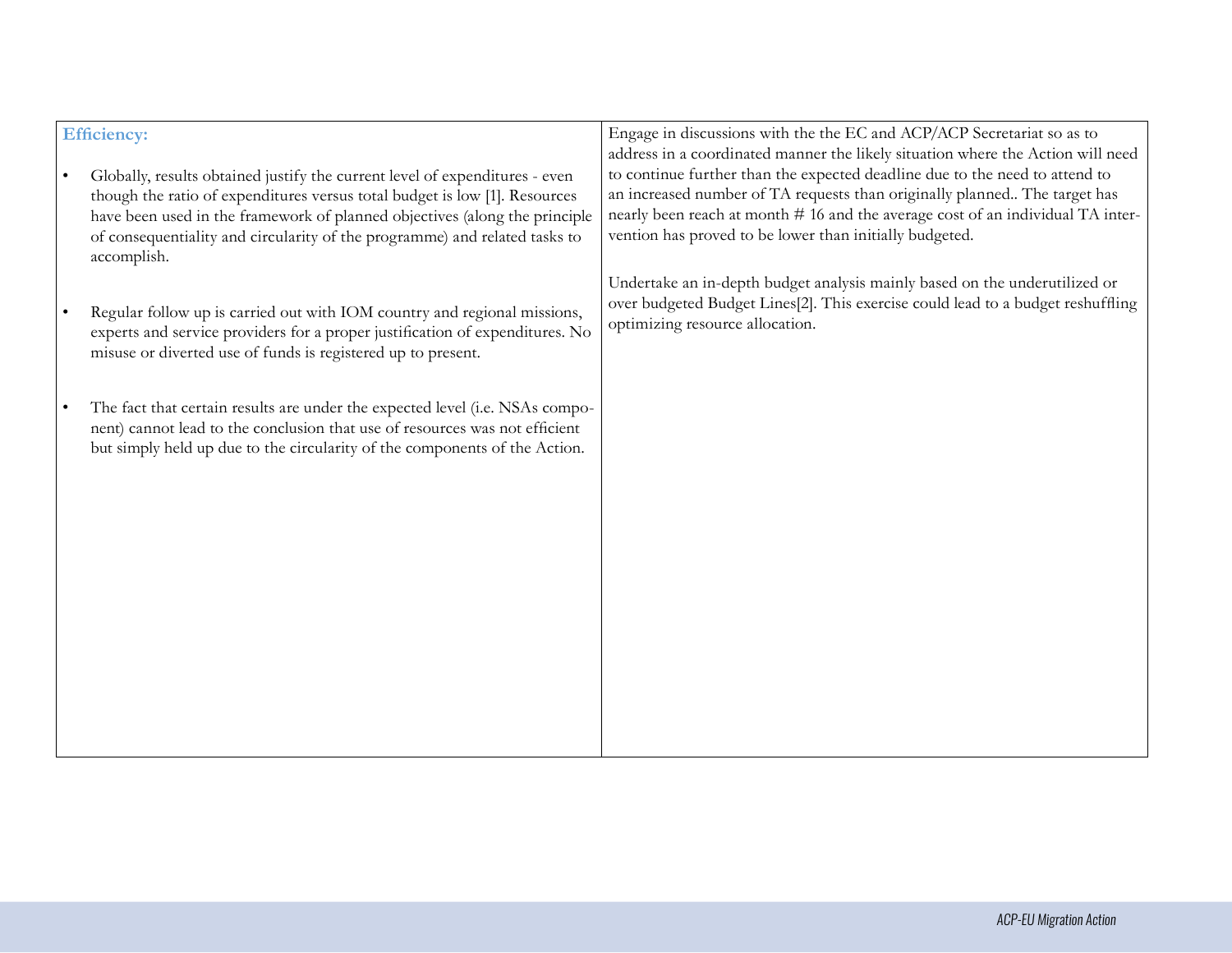| <b>CONCERN (IF APPLICABLE)</b>                                                                                                                                                                                                                                                                                                                                                                                                                                                                                                                                                                                                                                                                                                                                                                                                                                                                                                                                                                                                                                                                                                                                                                                                                          | <b>RECOMMENDATIONS, IF ANY</b>                                                                                                                                                                                                                                                                                                                                                                                                                                                                                                                                                                                                                                                                                                                                                                                                                                                                                                                                                                                                                                                                                                                                                                                                                                                                          |
|---------------------------------------------------------------------------------------------------------------------------------------------------------------------------------------------------------------------------------------------------------------------------------------------------------------------------------------------------------------------------------------------------------------------------------------------------------------------------------------------------------------------------------------------------------------------------------------------------------------------------------------------------------------------------------------------------------------------------------------------------------------------------------------------------------------------------------------------------------------------------------------------------------------------------------------------------------------------------------------------------------------------------------------------------------------------------------------------------------------------------------------------------------------------------------------------------------------------------------------------------------|---------------------------------------------------------------------------------------------------------------------------------------------------------------------------------------------------------------------------------------------------------------------------------------------------------------------------------------------------------------------------------------------------------------------------------------------------------------------------------------------------------------------------------------------------------------------------------------------------------------------------------------------------------------------------------------------------------------------------------------------------------------------------------------------------------------------------------------------------------------------------------------------------------------------------------------------------------------------------------------------------------------------------------------------------------------------------------------------------------------------------------------------------------------------------------------------------------------------------------------------------------------------------------------------------------|
| Validity of design :<br>The design of the Action has been well apprehended and remains consistent<br>through the Action objectives. In addition, complementary activities through<br>existing migration and development programmes embedded in national strate-<br>gies/policies/planning or other projects enable to satisfy the willingness of the<br>Government/Regional Organizations in managing the priority areas of the ACP<br>EU Dialogue Migration and Development.<br>The ACP-EU Migration Action was thought as a programme that would act in<br>complementarity with other facilities and similar projects. While different proj-<br>ects may tackle similar fields as that of the Action, it is important to remember<br>that a big differential of this programme is the production of Baseline Assess-<br>ments that are useful tools for the Governments. The knowledge produced by<br>the programme can prepare the ground for other initiatives through analysis<br>and field studies. The need for said complementarity is also the need to avoid<br>overlapping – and to guarantee this, important stakeholders in the process of<br>implementation require to be included at very early stages of the decision-taking<br>process. | It is recommended that in order to reach out more successfully to ROs and conse-<br>quently support regional processes, the Action allocates extra resources to initia-<br>tives proposed by ROs, by for example involving more than one TA expert and/or<br>increasing the total working days.<br>Efforts towards non-duplication and synergies building should be maintained<br>throughout the rest of the Action's implementation period and imbued more<br>systematically into the request process, by for example institutionalizing informa-<br>tion exchanging opportunities, such as regular meetings with other organizations<br>and EC DEVCO personnel, by involving EU Delegations at a very early stage of<br>the process.<br>Improve dissemination of the BA repots as trademark of the Action as they not<br>only provide further ground to the TA requests, but they also constitute a useful<br>tool for other initiatives planned or carried out by the ACP countries themselves,<br>the EU or other partners.<br>The collection of information is guaranteed, among other ways, by the develop-<br>ment of the Baseline Assessment reports, which - besides the benefit on the TA<br>intervention itself – feed the requesting entity and the Dialogue with important<br>information. |
| <b>Unanticipated effects:</b><br>There is a 'contagion' effect produced by the reception of TA requests (39 so<br>far) and by the adding of priority areas (trafficking in human beings and smug-<br>gling of migrants) of the ACP EU Dialogue Migration and Development. In<br>the one hand, based on the knowledge, expertise and established network of<br>IOM Country & Regional Offices within the ACP region, the Action has seen<br>a chain of similar requests among ACP countries and regional organizations. In<br>the other hand, the current migration and refugee crisis has made the issue of<br>trafficking in human beings and smuggling of migrants becoming high in the<br>EU agenda (in connection with the EU's broader efforts to open more legal and<br>safe migration channels) and a pressing priority. Technical assistance is thus even<br>more seen as core elements of these issues so as to enhance the development of<br>more effective institutions, capacities, legal frameworks, and policies.                                                                                                                                                                                                                         | The current pace of implementation of technical assistance requests has reached<br>a point in which the original envisaged target number of 41 requests has been<br>reached - in this case, a decision as to whether or not continue providing the<br>support must be taken by the Steering Committee members as soon as possible                                                                                                                                                                                                                                                                                                                                                                                                                                                                                                                                                                                                                                                                                                                                                                                                                                                                                                                                                                       |
|                                                                                                                                                                                                                                                                                                                                                                                                                                                                                                                                                                                                                                                                                                                                                                                                                                                                                                                                                                                                                                                                                                                                                                                                                                                         | <b>ACP-EU Migration Action</b>                                                                                                                                                                                                                                                                                                                                                                                                                                                                                                                                                                                                                                                                                                                                                                                                                                                                                                                                                                                                                                                                                                                                                                                                                                                                          |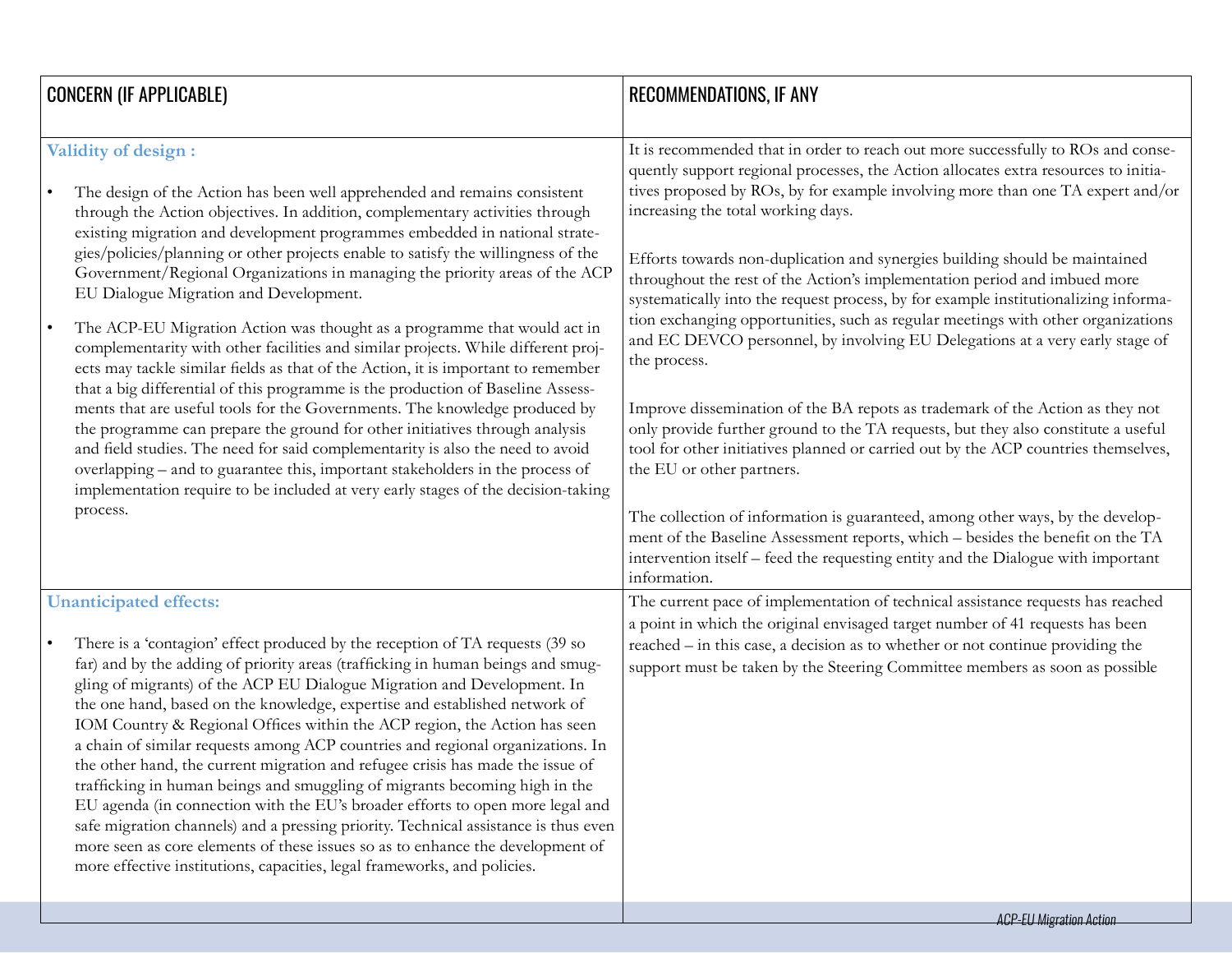| <b>CONCERN (IF APPLICABLE)</b>                                                                                                                                                                                                                                                                                                                                                                                     | <b>RECOMMENDATIONS, IF ANY</b>                                                                                                                                                                                                                                                                                                                                                                                                                                                        |
|--------------------------------------------------------------------------------------------------------------------------------------------------------------------------------------------------------------------------------------------------------------------------------------------------------------------------------------------------------------------------------------------------------------------|---------------------------------------------------------------------------------------------------------------------------------------------------------------------------------------------------------------------------------------------------------------------------------------------------------------------------------------------------------------------------------------------------------------------------------------------------------------------------------------|
| Sustainability:<br>Globally: The major risk of the Action was that the political will<br>among ACP and EU partners persists to continue cooperation on<br>migration and development and to make concrete progress in the                                                                                                                                                                                           | The recommendation is to revise the strategy underlying component 2. The<br>Action suggests that, in order to optimize resources and implement initiatives<br>that carry a tangible potential in terms of impact and visibility, larger initiatives<br>- possibly with regional scope - are funded instead of small short-term ones<br>in each of the countries where a TA intervention has been approved. In this                                                                    |
| areas covered by the recommendations. The recent adoptions of the<br>ACP-EU Dialogue on migration and development trafficking in<br>human beings and smuggling of migrants recommendations is demon-<br>strating the continuing shared will to address migration challenges and<br>the necessity to deepen the cooperation among countries of origin,                                                              | respect it is proposed to adapt the system in place in order to launch fewer calls<br>for proposals for the disbursement of larger grants. (NSAs initiatives) should<br>only be funded when they add value or complement the support provided<br>through C1.                                                                                                                                                                                                                          |
| transit and destination including in a south-South perspective. The<br>Action provides here a framework for concrete actions.                                                                                                                                                                                                                                                                                      | Promote exchanges and information sharing through increased participation to<br>ACP regional events/fora, worldwide events and national gatherings.                                                                                                                                                                                                                                                                                                                                   |
| On Action specific objective 1: The main risk of lack of demand<br>among ACP countries or regional organization has proved to be irrele-<br>vant so far. In contrast, the Action is receiving a number of TA request<br>which goes beyond the monthly average $(1.3 \text{ per month} - 41 \text{ TA})$<br>request in 30 months of implementation) that were initially calculated<br>as to reach the target of 41. | One recommendation is to associate where possible the peer-to-peer events<br>with the thematic seminars of the ACP-EU Dialogue on Migration and<br>Development, so as to maximize use of resources, bring in the peer-to-peer<br>aspect into the Dialogue, with the added value of feeding the Dialogue with<br>the experts' knowledge and concrete examples of implementation of the                                                                                                 |
| On Action specific objective 2: The main risks of possible absence of<br>already existing initiatives in the country that could complement the<br>activities of component 1 has proved to be relevant and very much<br>depending of the national context (existence of an NSA active, strictly,<br>in the sector of TA intervention) and the priority area (i.e. visa).                                            | recommendations of the Dialogue via the Action. We believe that as now the<br>programme has reached a certain implementation stage and results are more<br>tangible, it is important to prioritize these activities and accordingly plan in<br>detail the development of this component. Due to the increase in the number<br>of the Action's topics (from three to five with the introduction in September<br>2015 of THB and smuggling of migrants), we suggest that either further |
| On Action specific objective 3: The main risks of not accessing<br>existing ACP-EU cooperation mechanisms, such as the ACP-EU<br>Dialogue on Migration & development has proved to be irrelevant<br>even if it could have been higher.                                                                                                                                                                             | resources are dedicated to a fourth thematic publication or that visa & readmis-<br>sion and THB & smuggling are combined into two publications.                                                                                                                                                                                                                                                                                                                                      |